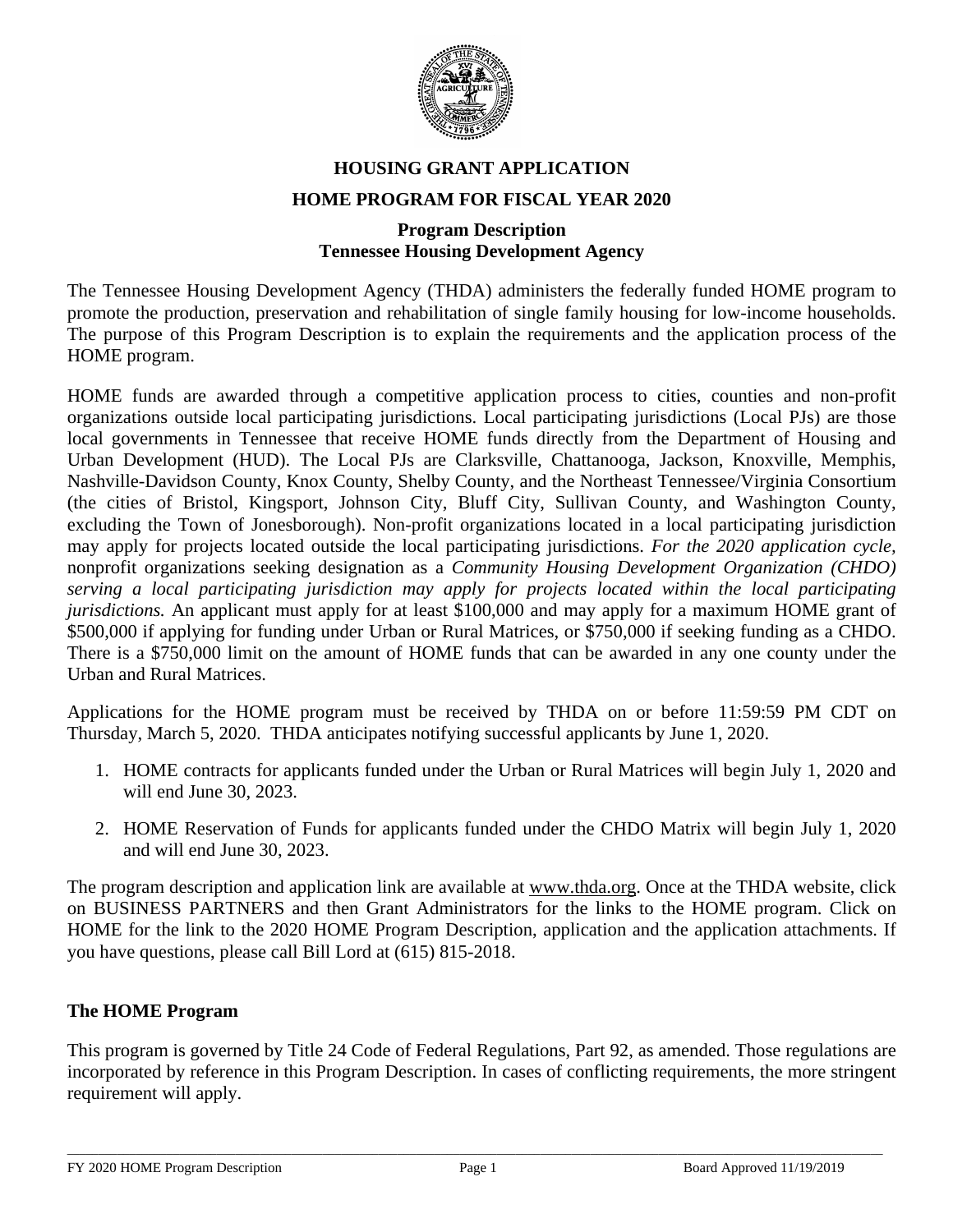# **A. ELIGIBLE APPLICANTS**

The State of Tennessee, through THDA, will accept applications for the HOME program from cities, counties, and private, non-profit organizations.

To be eligible, a non-profit organization must:

- 1. Meet one of the two following criteria:
	- a. All private, non-profit organizations must be organized and existing in the State of Tennessee (as evidenced by a Certificate of Existence from the Tennessee Secretary of State, dated no more than thirty (30) days prior to the application date).

Or

- b. Be organized and existing under the laws of another state and be qualified to do business in Tennessee (as evidenced by a Certificate of Existence from the other state's Secretary of State dated no more than thirty (30) days prior to the application date and by a Certificate of Authorization to do business in Tennessee from the Tennessee Secretary of State, dated no more than thirty (30) days prior to the application date).
- 2. Demonstrate at least two (2) years of experience providing affordable housing or affordable housing related services in the state of Tennessee satisfactory to THDA, in its sole discretion.
- 3. Have no part of its net earnings inuring to the benefit of any member, founder, contributor or individual;
- 4. Have among its purposes the provision of decent housing that is affordable to low-income and moderate-income persons, as evidenced in its charter, articles of incorporation, resolutions or by-laws, and experience in the provision of housing to low income households;
- 5. Have standards of financial accountability that conform to 2 CFR Part 200, *Uniform Administrative Requirements, Audit Requirements and Cost Principles*; and
- 6. Have an IRS designation under Section  $501(c)(3)$  or Section  $501(c)(4)$  of the federal tax code. A  $501(c)(3)$  non-profit applicant may not submit an application until they have received their designation from the IRS. A 501(c)(4*)* non-profit applicant must provide documentation satisfactory to THDA, in its sole discretion, that the non-profit has filed the necessary materials with the IRS and received a response from the IRS demonstrating  $501(c)(4)$  status.

THDA will also accept HOME applications from nonprofit organizations seeking designation as a community housing development organization (CHDO). A CHDO is a private, non-profit organization that meets all the requirements for a non-profit listed above, plus the following additional requirements:

- 1. Not be controlled by, or under the direction of, individuals or entities seeking to derive profit or gain from the CHDO. If a CHDO is sponsored or created by a for-profit entity, all of the following shall apply:
	- a. The for-profit entity may not be an entity whose primary purpose is the development or management of housing, such as a builder, developer or real estate management firm;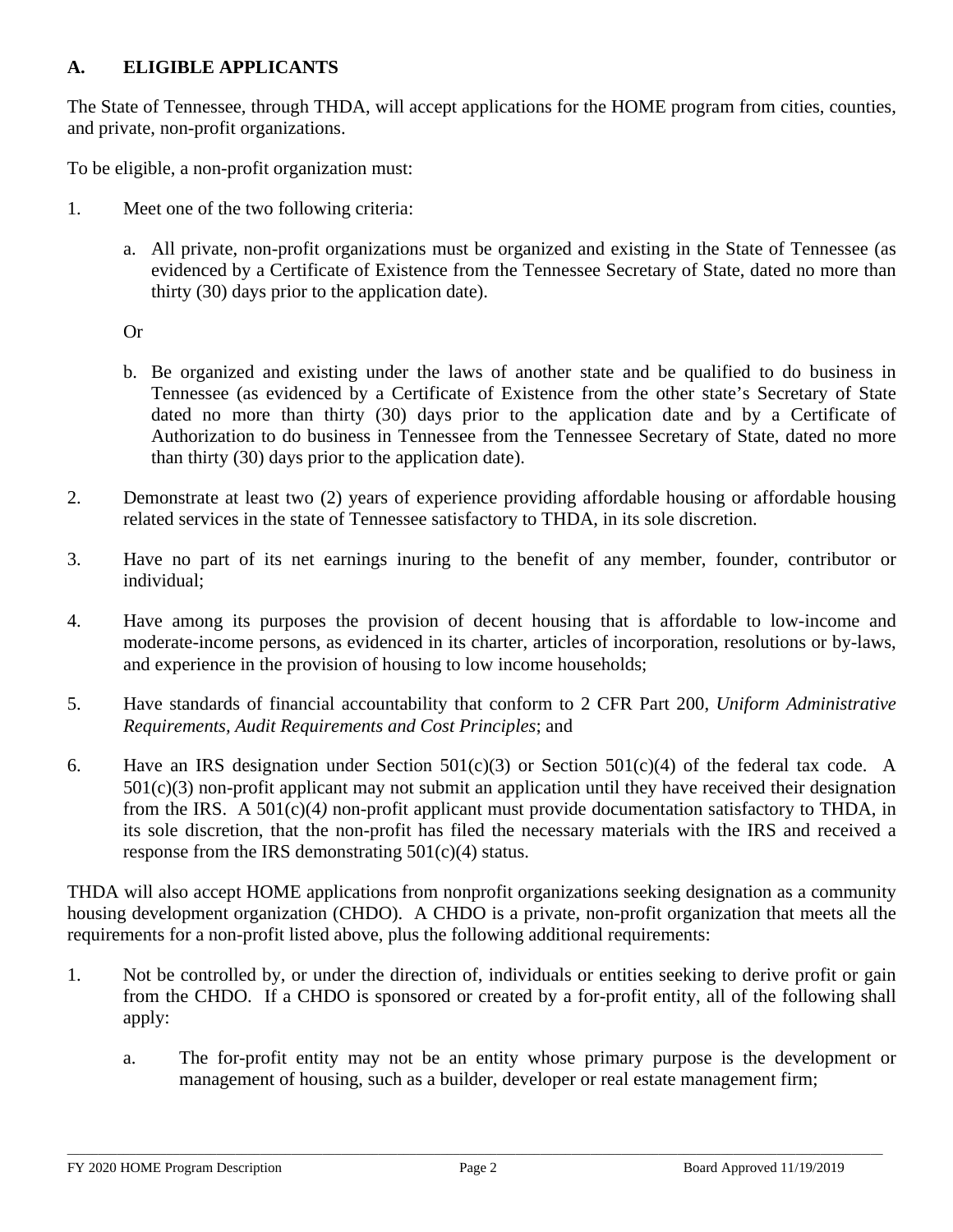- b. The for-profit entity may not have the right to appoint more than one-third of the membership of the CHDO's governing body. CHDO board members appointed by the for-profit entity may not appoint the remaining two-thirds of the board members;
- c. The CHDO must be free to contract for goods and services from vendors of its own choosing;
- d. The officers, directors, owners (stockholders, managers, members, etc.) or employees of the for-profit entity cannot be officers, directors, owners (stockholders, managers, members, etc.) or employees of the CHDO.
- 2. Is not a governmental entity (including the participating jurisdiction, other jurisdiction, Indian tribe, public housing authority, Indian housing authority, housing finance agency, or redevelopment authority) and is not controlled by a governmental entity. An organization that is created by a governmental entity may qualify as a CHDO; however, the governmental entity may not have the right to appoint more than one-third of the membership of the organization's governing body and no more than one-third of the board members may be public officials or employees of recipient governmental entity. Board members appointed by the State or local government may not appoint the remaining two-thirds of the board members*.* The officers or employees of a governmental entity may not be officers of the Board or employees of a CHDO
- 3. Maintains accountability to low income community residents by:
	- a. Including residents of low-income neighborhoods, other low-income community residents, or elected representatives of low-income neighborhood organizations in at least one-third of the CHDO's governing board's membership. For urban areas, "community" may be a neighborhood or neighborhoods, city, county or metropolitan area; for rural areas, it may be a neighborhood or neighborhoods, town, village, county, or multi-county area (but not the entire State); and
	- b. Providing a formal process for low-income program beneficiaries to advise the CHDO in its decisions regarding the design, site selection, development, and management of affordable housing. Board participation by low income individuals or individuals representing low income persons or neighborhoods does not satisfy this requirement.
- 4. Has a demonstrated capacity to successfully carry out housing projects assisted with HOME funds. A CHDO undertaking development activities as a developer or sponsor must satisfy this requirement by having paid employee(s) with housing development experience who will work on projects assisted with HOME funds. Paid staffing may be documented by providing copies of the most recent W-2 or a minimum of two (2) months of current wage statements or copies of payroll checks, as applicable, issued by the nonprofit entity for each staff member. For its first year of funding as a CHDO, a CHDO may satisfy this requirement through a contract with a qualified consultant who has housing development experience to train appropriate key CHDO staff. A CHDO that will own housing must demonstrate capacity to act as owner of a project and meet the requirements of 24 CFR 92.300(a)(2). A CHDO does not meet the test of demonstrated capacity based on any person who is a volunteer or whose services are donated or cost allocated by another organization, or by hiring a consultant beyond the initial year of operation.
- 5. Has a history of serving the community within which the housing to be assisted with HOME funds is to be located. In general, a CHDO must be able to show at least one year of serving the community through housing activities benefiting low income persons or families before HOME funds may be awarded to that CHDO. However, a newly created CHDO formed by local churches, service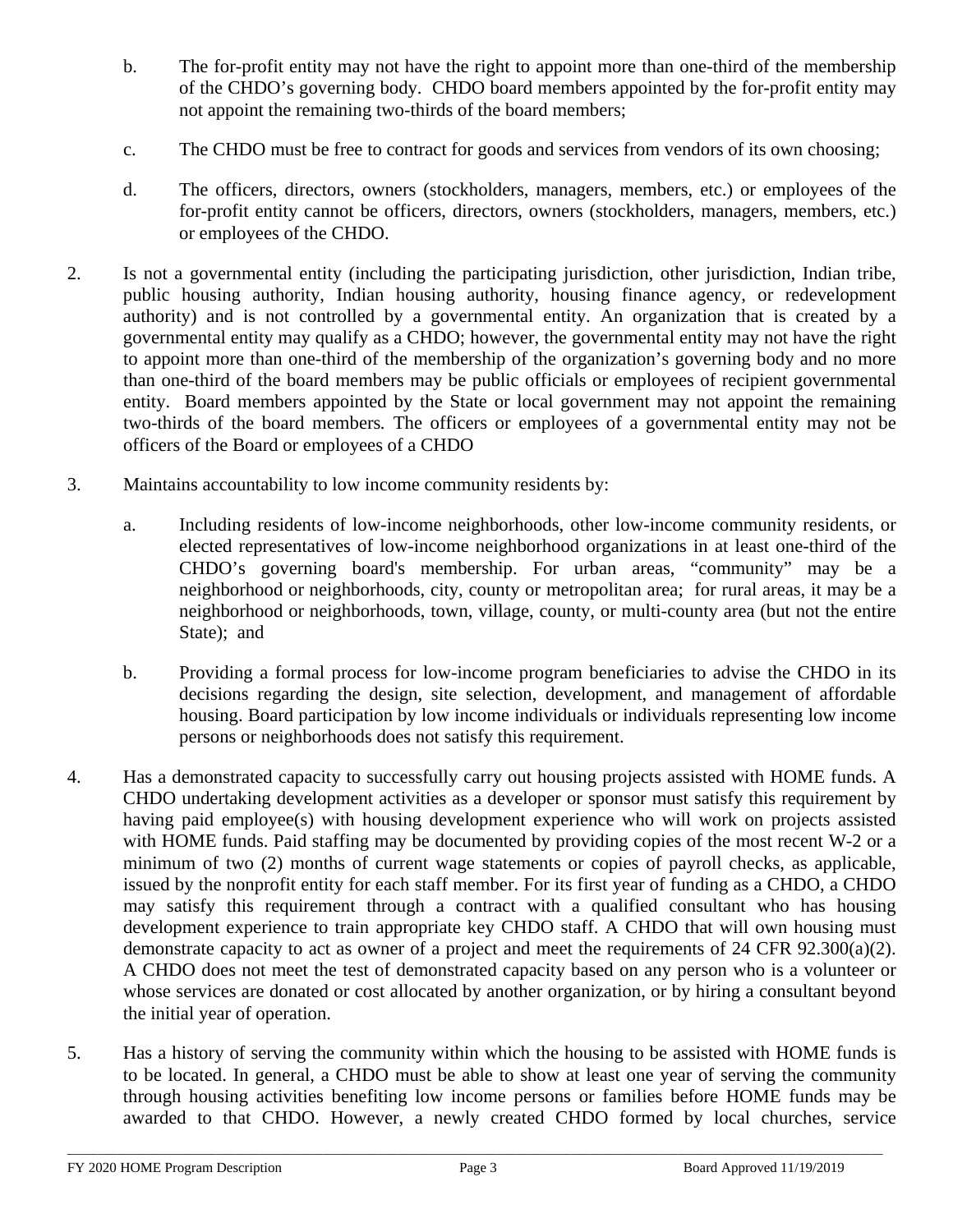organizations, or neighborhood organizations may meet this requirement by demonstrating that its parent organization has at least one year of serving the community through housing activities benefiting low income persons or families.

Nonprofit organizations seeking CHDO designation may only apply for HOME funding for projects in which the nonprofit organization is the owner and developer. Nonprofit organizations seeking CHDO designation must submit all supporting documentation required to determine eligibility as a CHDO. Failure to submit required documentation will render the application ineligible for funding consideration.

Applicants with past HOME grants from THDA under the Urban or Rural Matrices must meet both of the following requirements:

1. *Requested* (submitted an official Request for Payment Form with supporting documentation) the following percentages of their grants by February 28, 2020 to be eligible for the 2020 HOME program:

| <b>HOME GRANT YEAR</b>     | <b>SPEND DOWN REQUIREMENT</b> |
|----------------------------|-------------------------------|
| $1992 - 2016$              | 100%                          |
| 2017 Urban or Rural Rounds | 100%                          |
| 2018 Urban or Rural Rounds | 50%                           |
| 2019 Urban or Rural Rounds | 25%                           |

2. To be eligible, all applicants for the 2020 HOME application cycle must demonstrate a need for the HOME funds and be in compliance with all other THDA programs in which they participate and have no outstanding findings for any THDA program.

Applicants with past HOME grants from THDA under the CHDO Matrix must meet all of the following requirements:

1. Met the following Commitment and Spend Down Requirements:

| <b>HOME PROGRAM</b><br><b>DESCRIPTION</b>            | <b>COMMITMENT</b><br><b>REQUIREMENT</b> | <b>SPEND DOWN</b><br><b>REQUIREMENT</b> |
|------------------------------------------------------|-----------------------------------------|-----------------------------------------|
| 2015-2016 CHDO Round and<br>CHDO Mini-Rounds $1 & 2$ | 100%                                    | 100%                                    |
| 2017 CHDO and CHDO Mini-<br>Rounds 1 and 2           | 100%                                    | 100%                                    |
| 2018 CHDO Round or CHDO<br>Mini-Rounds 1 or 2        | 75%                                     | 50%                                     |
| 2019 CHDO Round                                      | 25%                                     |                                         |

The Commitment Requirement is met upon issuance of an agreement between THDA and the CHDO for the development of housing at a specific site address in an amount equal to the cited percentage of development funds allocated under the applicable grant. The Spend Down Requirement is met based on the CHDO's submission of an official request for payment with supporting documentation for the applicable percentage of development funds allocated under their prior grant. To be eligible under the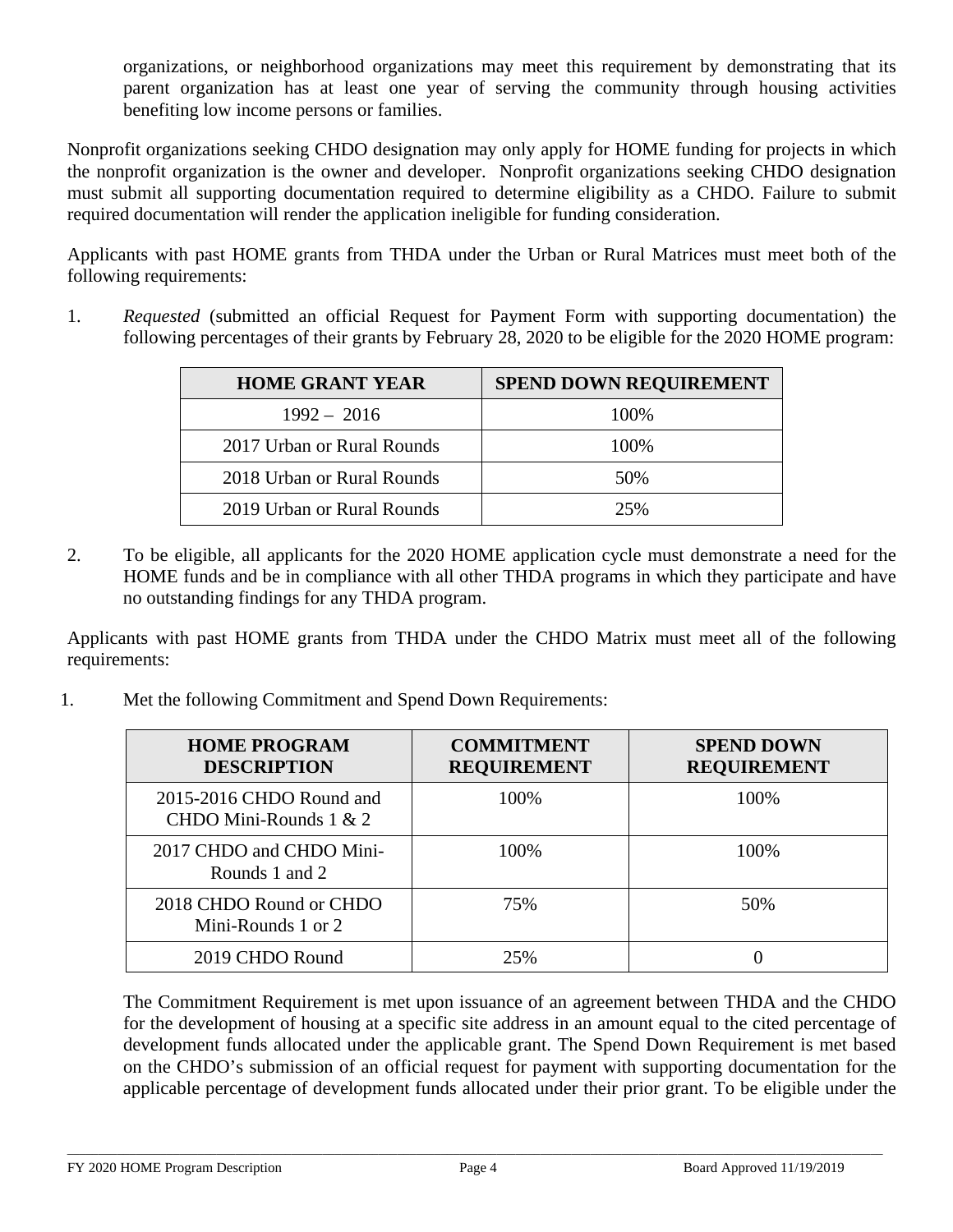2020 HOME program, the CHDO must have met the commitment and spend down requirements by February 28, 2020.

2. In addition, CHDOs that were funded for homeownership programs that have generated CHDO proceeds will have to demonstrate the use of or plan to use previous CHDO proceeds and a need for additional HOME funds. CHDO's must also provide documentation that neighborhood market conditions demonstrate a need for the project or projects to be eligible for the 2020 HOME program.

ALL entities with past HOME grants from THDA that failed to spend a minimum of 75% of any previous HOME grant award within the term of their HOME contract, including approved extensions, will be ineligible to apply for any additional HOME grants for a period of three years following the end of their contract term, including approved extensions.

# **B. ALLOCATION OF FUNDS**

HOME funds committed to the State of Tennessee, through THDA, will be allocated as provided in the State of Tennessee's Consolidated Plan, as amended. The amount of the 2020 HOME allocation is unknown until there is an approved federal budget; however, THDA anticipates receipt of an amount equivalent to the amount received in FY 2019, approximately \$12,960,298. Additionally, THDA may make available any returned or leftover funds from the 2019 or earlier funding rounds as determined at the time of award in May 2020.

Based on the FY 2019 funding allocation, THDA anticipates the following funding availability:

| CHDO Set-Aside for Homeownership Development (18%):       | \$2,332,854  |
|-----------------------------------------------------------|--------------|
| <b>CHDO</b> Operating Assistance:                         | \$250,000    |
| <b>Urban/Rural Funding Competition:</b>                   | \$9,081,415  |
| Administrative Funds for Urban/Rural Funding Competition: | \$544,885    |
| Administrative Funds for THDA Costs:                      | \$751,144    |
| Total:                                                    | \$12,960,298 |

### *Administrative Funds:*

THDA will spend up to ten percent (10%) of its 2020 HOME allocation for administrative and planning expenses. THDA will use four percent (4%) of these funds for its own administrative expenses. The remaining six percent (6%) is available to pay the administrative costs of local governments and non-CHDO non-profit grant recipients.

### *CHDO Operating Assistance:*

THDA will also set-aside \$250,000 for CHDO operating expenses. Any funding remaining in the set-aside for CHDO operating expenses after all eligible CHDOs have been funded will be transferred to the Urban/Rural allocation.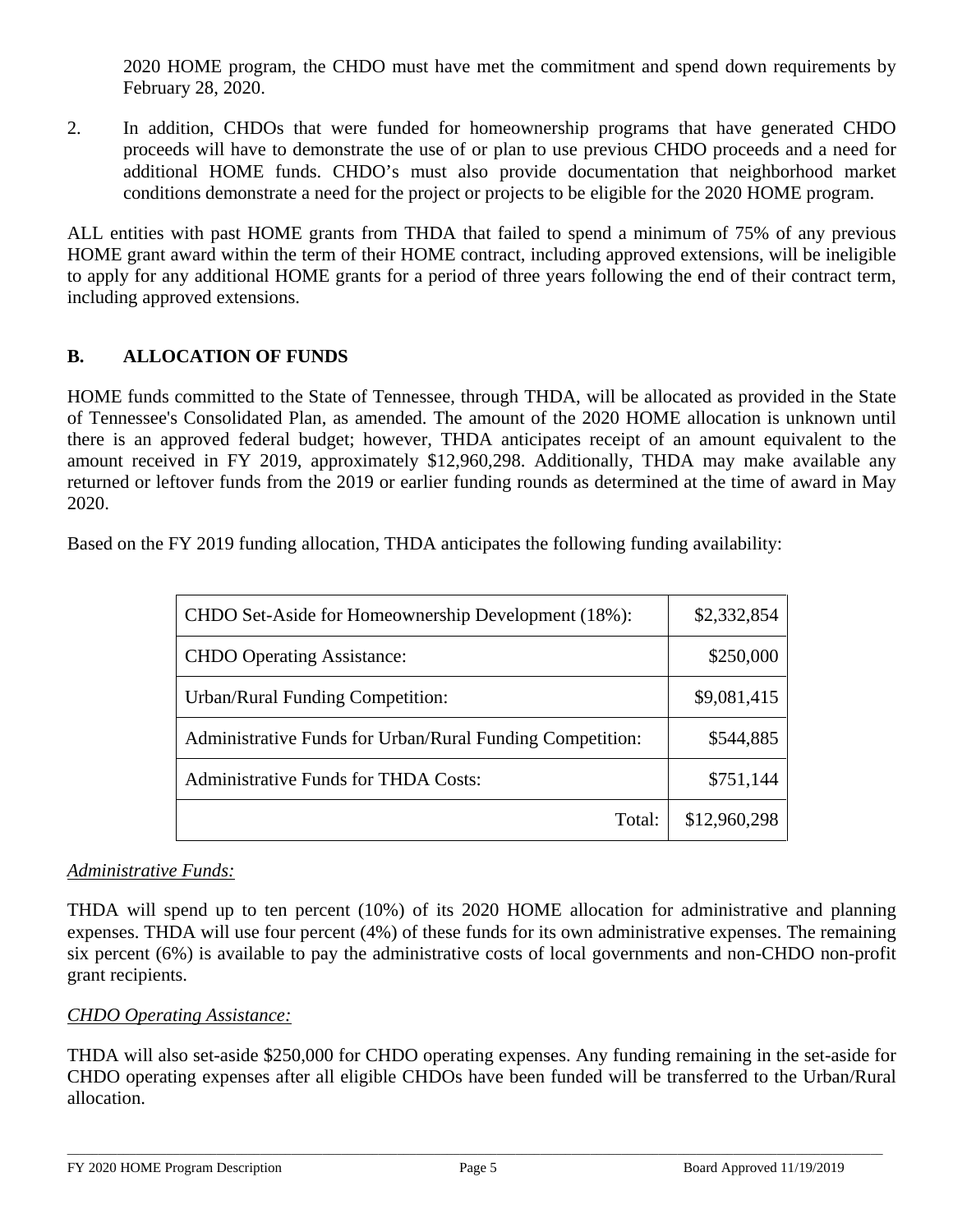# *CHDO Set-Aside for Homeownership Development:*

THDA will set-aside 18% of its total 2020 HOME allocation for eligible applications from CHDOs, including CHDOs serving Local PJs. Any HOME funds remaining or returned from prior application rounds and designated as CHDO funds may also be made available for this 2020 set-aside. The THDA HOME funding to successful CHDO applicants serving a Local PJ will be reduced by the amount of funding the CHDO receives from the Local PJs to keep within the \$750,000 maximum grant.

To be funded, an application must receive a minimum threshold score of 60, an amount equal to 50% of the total points available under the CHDO scoring matrix.

Beginning with the 2015 HOME allocation, HUD no longer considers a PJ as meeting its 24-month CHDO commitment through a cumulative total of CHDO commitments since 1992, and each grant year must meet its own 24-month commitment deadline. In addition, the execution of a HOME Working Agreement and the establishment of a CHDO sub-grant in IDIS is insufficient to meet this requirement. Thus, a successful CHDO that receives an allocation of 2020 CHDO funds must commit those funds to specific units no later than June 30, 2022. Any 2019 HOME funds awarded to an organization must be committed to specific units no later than June 30, 2021. *HUD will recapture any 2020 CHDO funds not committed to specific CHDO activities by dates specified in its Reservation of Funds.* CHDO applicants need to be aware of these dates and have a pipeline of eligible home buyers so they can begin their projects as soon as the environmental reviews are completed. If in the opinion of THDA, the applications submitted do not contain viable proposals or are from a CHDO that lacks the organizational potential to comply with all HOME affordability requirements, THDA may choose not to award any or all of the funds set-aside for CHDOs in the current application round.

# *Urban/Rural Funding Competition:*

2020 HOME funds noted in the table above will be allocated for eligible projects in Urban and Rural areas of the State outside of a local Participating Jurisdiction. The urban areas include the following counties: Anderson, Blount, Bradley, Carter, Coffee, Dyer, Gibson, Hamilton, Hamblen, Haywood, Loudon, Madison, Maury, Montgomery, Putnam, Roane, Rutherford, Sumner, Unicoi, Williamson and Wilson. All other counties are considered Rural. The urban allocation is 45% of this funding amount, and the rural allocation is 55%. The percentages are based on the low-income population in the designated urban and rural counties. However, the urban areas do not include the low income populations of the local participating jurisdictions of Chattanooga, Clarksville, Jackson, Knox County, Knoxville, Memphis, Metropolitan Nashville-Davidson County, Shelby County, Sullivan County, and Washington County, excluding the Town of Jonesborough. THDA will score, rank and fund urban and rural applications separately. To be considered for funding, an application must receive a minimum threshold score of 95, an amount equal to 50% of the total points available under the urban or rural matrices. All applications will be ranked in descending order from highest to lowest score and HOME funds will be awarded until all funds are awarded or until the lowest scoring application that meets the threshold score is funded. Applications that do not meet the threshold score will not be considered for funding. Should an insufficient number of applications receive the minimum threshold score to award all funds allocated to either the urban or rural matrix, THDA may re-allocate the remaining funds to the other (Urban or Rural) matrix. There is a \$750,000 maximum grant per county. Grants to successful applicants in the same county will be reduced proportionately should there be multiple successful applicants from the same county with a minimum grant of \$250,000; however, the THDA Board of Directors may award less than \$250,000 should there be more than three successful applicants from the same county.

# *Funding Requirements:*

HOME awards will be in the form of a reimbursement grant. Grantees will be required to repay any HOME funds expended on projects that are not completed and ready for occupancy within 3 years of the date the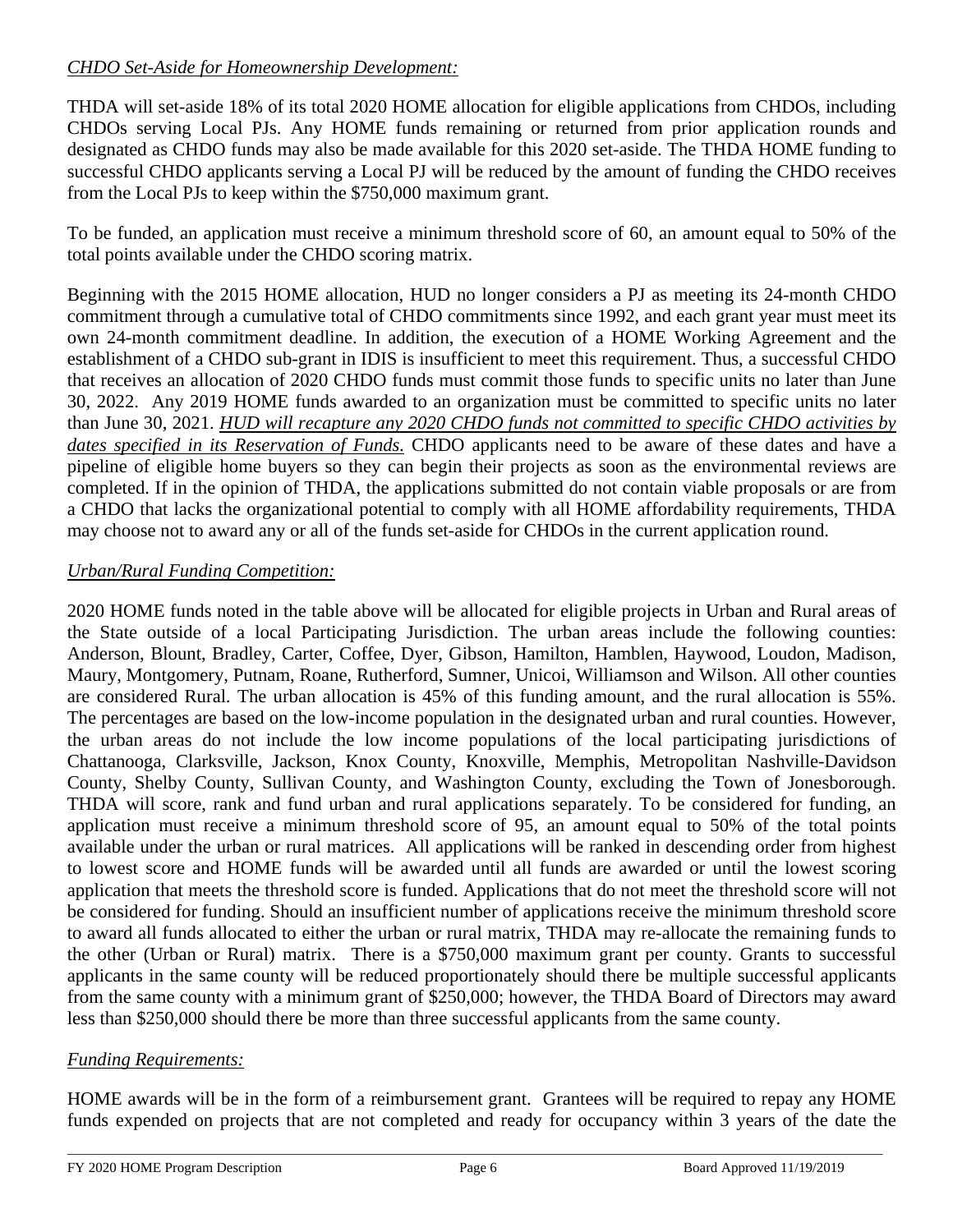Written Agreement is executed between the Grantee and THDA. Grantees may also be required to repay HOME funds as described in the Working Agreement. Required HOME land use restrictive covenants and/or deeds of trust must be recorded prior to any other financing documents.

# **C. ELIGIBLE ACTIVITIES**

There are specific eligible activities under the HOME Program that must address the housing needs of lowincome households. Manufactured housing and manufactured housing lots are not eligible for HOME assistance. Housing does not include emergency shelters (including shelters for disaster victims) or facilities such as nursing homes, convalescent homes, hospitals, residential treatment facilities, correctional facilities, and dormitories, including those for farm workers or housing for students. Eligible housing activities include:

#### **1. Homeowner Rehabilitation Program.**

*Homeowner Rehabilitation:* The use of HOME funds will include the rehabilitation and reconstruction of existing housing units that are the principal residence of the owner. For the purposes of the HOME program, rehabilitation includes the demolition and rebuilding or reconstruction of substandard housing.

"Reconstruction" is defined as the rebuilding, on the same lot, of housing standing on a site at the time of project commitment, except that housing that was destroyed by a disaster may be rebuilt on the same lot if HOME funds are committed within 12 months of the date of destruction. The number of housing units on the lot may not be decreased or increased as part of a reconstruction project. However, the number of rooms per unit may be increased or decreased depending upon the needs and the size of the household. The reconstructed housing must be substantially similar to the original housing unit. All reconstructed housing will have a compliance period of 15 years.

For all homeowner rehabilitation activities, the value of the HOME assisted property after rehabilitation must not exceed 95 percent of the median purchase price for the area.

If the proposed HOME investment for hard construction costs into a unit to be rehabilitated exceeds 75% of the after rehabilitation appraised value of the unit, the unit must be reconstructed, unless an exception is provided in accordance with the requirements outlined in the THDA HOME Manual at the sole and absolute discretion of THDA. Hard construction costs exclude those for building inspections, lead-based paint inspections, energy related inspections, and work write-ups, but includes all remaining costs associated with addressing lead-based paint hazards for the unit.

Priority should be given to the Uniform Property Condition Standards (UPCS) Checklist deficiencies identified during the initial inspection. Level 3, 2, and 1, respectively, rate the severity of the item needing the repair, including, but not limited to: roofs, HVAC systems, electrical systems, plumbing systems, foundation problems, water supply issues, exterior painting to maintain the structure, and limited interior painting. The structure must exhibit at least one code violation as revealed by the initial code inspection.

HOME regulations require that after the work is complete, the entire structure must meet the Uniform Physical Condition Standards (UPCS) and the adopted building code in effect for the jurisdiction in which the housing unit is located, or in the absence of a local building code, the Existing Building Code of the International Code Council (ICC). Units assisted with HOME funds must require at least \$1,000 of rehabilitation work to bring the unit into compliance with the applicable codes. Housing units that cannot be brought up to the applicable code using the maximum grant funds are ineligible.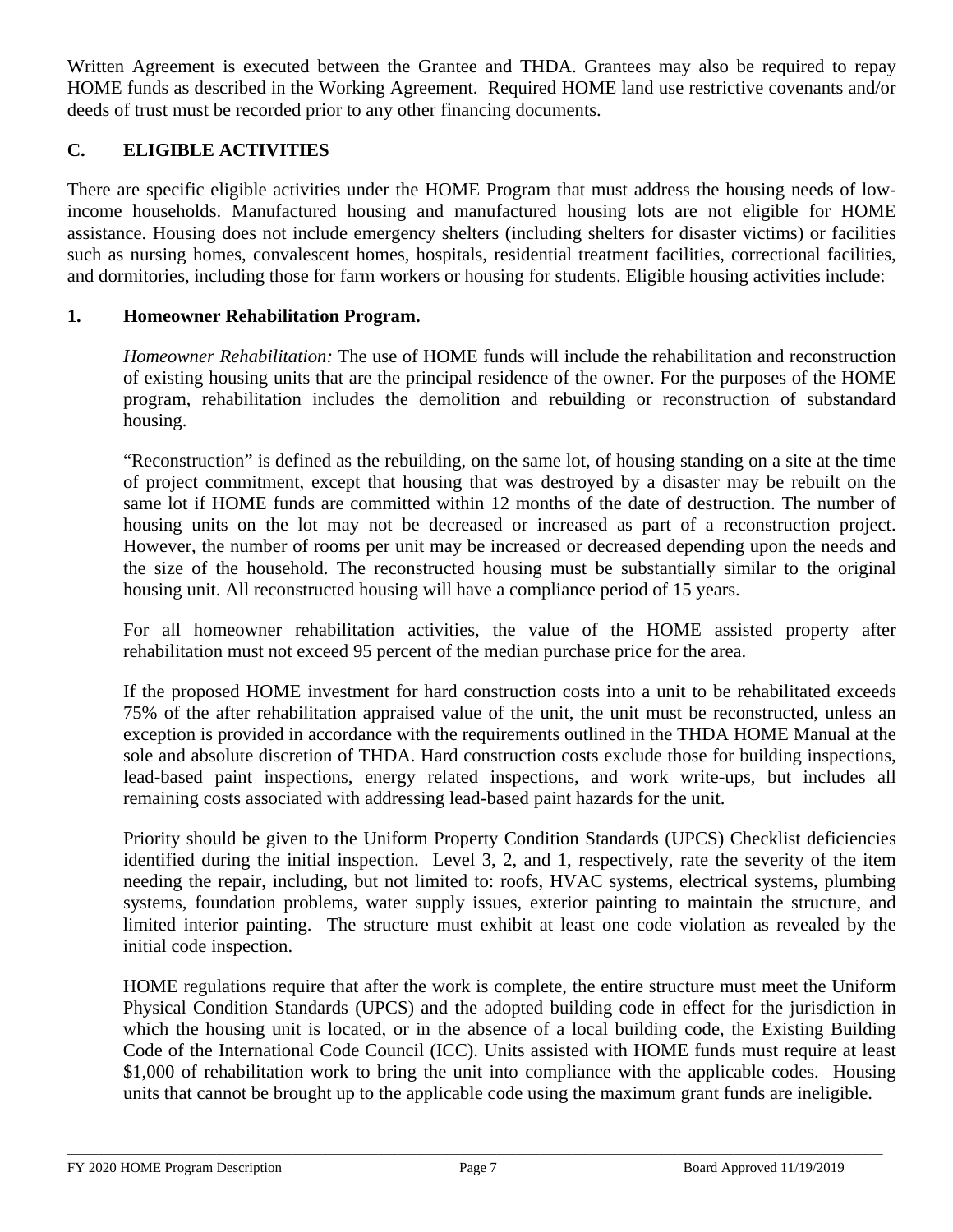*Housing Rehabilitation Costs and Lead-based Paint*. If a unit to be rehabilitated was built after 1978, the rehabilitation costs are capped by the HOME subsidy limit. *All units built prior to 1978 will require a risk assessment by a qualified lead inspector.* If the risk assessment of a pre-1978 unit discloses no lead, then the cap for rehabilitation costs will be the HOME subsidy limit. If the risk assessment for a pre-1978 unit reveals the presence of lead-based paint and the estimated rehabilitation costs are less than \$25,000, then standard treatments will apply and the HOME subsidy for rehabilitation is limited to \$25,000. If the risk assessment reveals the presence of lead-based paint and the estimated rehabilitation costs exceed \$25,000, then abatement will be required by a qualified abatement contractor to provide rehabilitation assistance up to the HOME subsidy limit.

#### **2. Homeownership Programs.**

*CHDO: CHDOs must use HOME funds to develop units for homeownership, including new construction or acquisition and substantial rehabilitation of substandard single-family dwellings.* The CHDO must be the owner and developer of all units at the time the units are constructed or rehabilitated. When units are sold to eligible home buyers, the HOME funds must be repaid to the CHDO as CHDO proceeds and must be used to develop additional singlefamily units for homeownership in compliance with the HOME regulations. A CHDO must allow an amount up to \$14,999 of HOME funds to remain with the unit as a soft second mortgage as necessary to qualify the household for permanent financing, but not less than \$1,000. THDA requires that a subsidy remain in the financing when the unit is sold so affordability is based on the less restrictive recapture provision of the HOME regulations. Any homeownership unit developed by a CHDO that cannot be sold to an eligible homebuyer within nine months of the Certificate of Occupancy must be converted to rental housing and rented to an income eligible tenant.

Before construction or acquisition and rehabilitation can begin under homeownership, all CHDOs must demonstrate a pipeline of eligible buyers pre-qualified for a permanent loan. Although speculative construction or acquisition is not generally allowed, under certain circumstances THDA will allow a CHDO to apply for an exception to this policy on a project by project basis. To be considered for an exception, the CHDO must demonstrate that it meets certain criteria, including:

- (1) Experience and capacity to manage an affordable rental housing program;
- (2) Success during the last three (3) years in managing affordable rental housing in the area of the proposed project with an average list to lease-up term of no more than 180 days;
- (3) A current average market time of list to contract for sale for similarly priced, comparable homes in the area of the proposed project of no more than 120 days;
- (4) Extenuating circumstances that prevent the CHDO from having a pipeline of pre-qualified homebuyers to support their development activity.

Additionally, if the property remains unsold nine months after completion, a lease purchase may be permitted if the CHDO can demonstrate that it has an existing and active leasepurchase program.

*Cities, counties and non-profit organizations (non-CHDO).* Homeownership programs are restricted to a soft second mortgage necessary to qualify the household for permanent financing.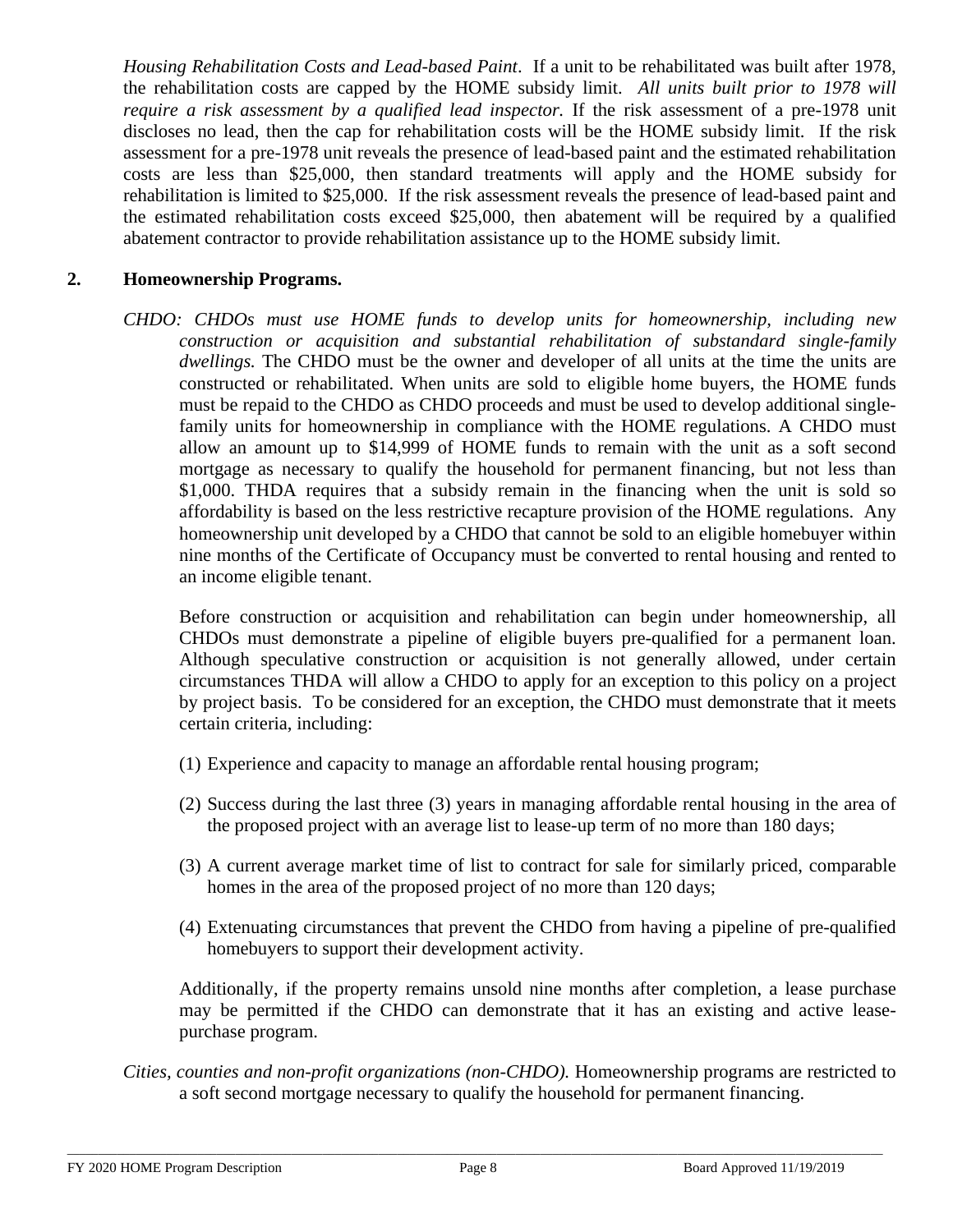*Soft second mortgages.* Any HOME funds used for a soft second mortgage in homeownership programs are limited to the lesser of \$14,999 in HOME funds or the amount of HOME funds necessary to qualify the household for permanent financing, but not less than \$1,000. All grant recipients using HOME for soft second mortgages must use the THDA single-family underwriting template to determine the amount of HOME assistance, and must submit the determination to THDA for review and final approval. If the underwriting template indicates that the home buyer does not have an unmet need for the soft second mortgage, the grant recipient may not provide direct HOME assistance to that home buyer. The amount of the soft second mortgage is the "direct HOME subsidy" provided to the home buyer and subject to recapture.

The soft second mortgage will have an affordability period of five years which is forgiven at the end of the fifth year if the unit remains in compliance, i.e., the unit remains the permanent residence of the initial buyer and is not leased or vacated. If the unit is sold or transferred during the affordability period, the amount of the HOME subsidy subject to recapture will be reduced by twenty percent (20%) per year of occupancy by the initial home buyer. If the unit is leased or vacated during the affordability period, the entire HOME subsidy must be repaid.

The soft second mortgages may not be combined with other THDA-funded "second mortgage" assistance programs, including Great Choice Loan Plus assistance, or with funding available through the New Start program, and any subsequent or similar programs operated by THDA. The THDA HOME funded soft second mortgage may be combined with a THDA Great Choice first mortgage loan.

*Sales Price.* All units must be sold for an amount not to be lower than the appraised value of the unit.

- *Sales Price Limits.* The sales price limit for homeownership programs are the Property Value Limits. for **Existing Homes HOME Purchase Price and New Homes** as posted on the THDA web site at [https://thda.org/business-partners/home.](https://thda.org/business-partners/home)
- *Underwriting.* Front and back end ratios may not exceed twenty-nine (29%) and forty-one percent (41%), respectively. Lower ratios are encouraged.
- *Permanent Financing*. Under homeownership programs, THDA expects the use of THDA mortgage loans whenever suitable. Other financing may be used if it is comparable to a THDA mortgage loan. Permanent financing is considered comparable if the interest rate does not exceed the prevailing THDA Great Choice interest rate by more than one percentage point and when it is demonstrated that the home buyer represents a commensurate underwriting risk to the lender. All loans must have a fixed interest rate fully amortizing over the 30 year term of the loan. There can be no pre-payment penalty for early payoffs.
- *Home Buyer Contribution*. The home buyer must make a contribution from their own funds equal to one percent (1%) of the purchase price of the property.
- *Home Buyer Education*. All home buyers must complete a home buyer education program from a certified housing counselor who has passed the HUD certification examination and is employed by a HUD approved housing counseling agency prior to purchase.
- *Neighborhood market conditions*. Applicants proposing homeownership projects must document that neighborhood market conditions demonstrate a need for the project and must complete a market study as part of the 2020 application cycle for homeownership programs.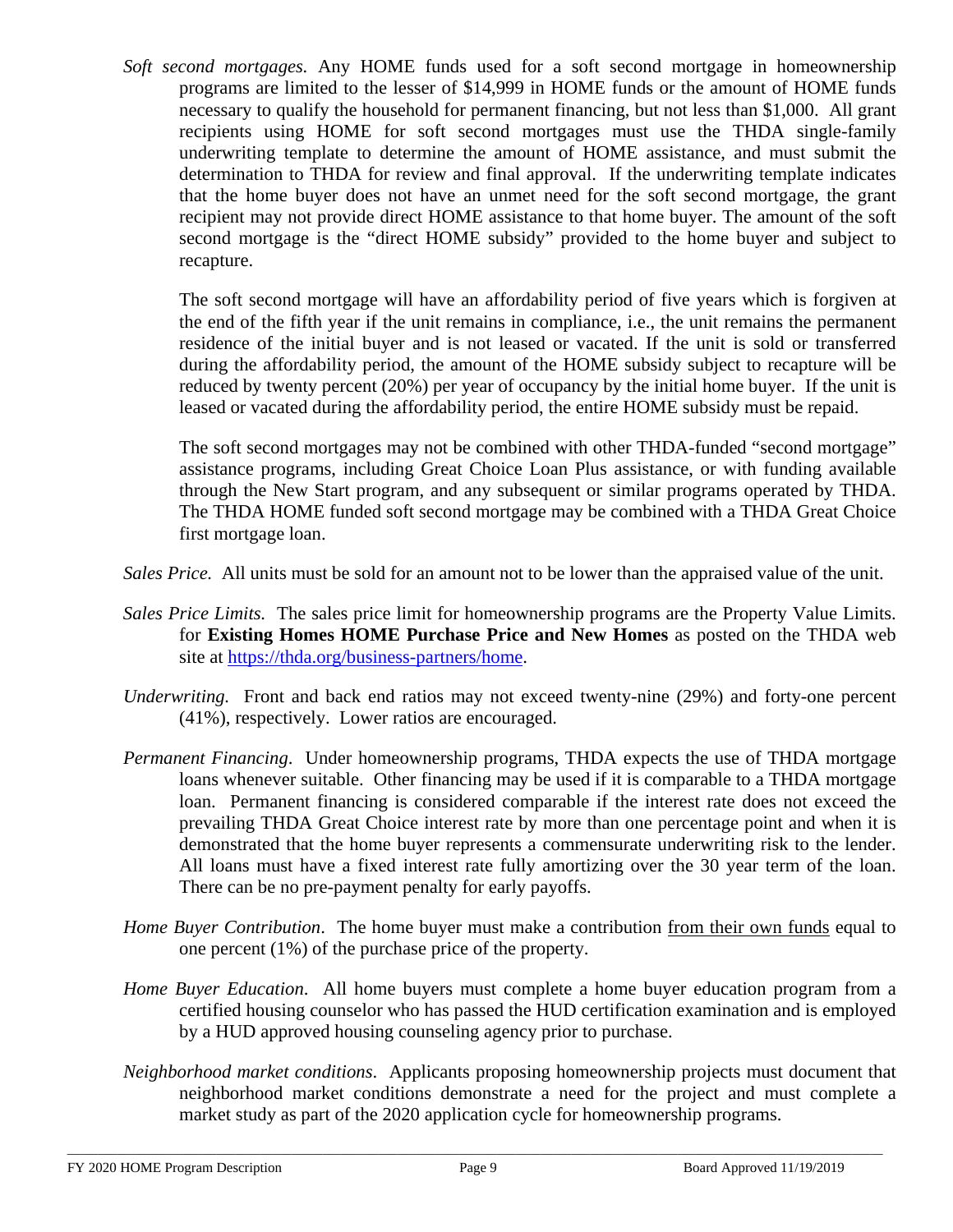*Deadline for Sale.* Homeownership units must be sold to an eligible home buyer within nine (9) months of project completion. If a homeownership unit is not sold to an eligible home buyer within nine months of the Certificate of Occupancy, the unit must be converted to rental housing for the appropriate rental affordability period or the HOME funds must be repaid by the grant recipient to THDA.

THDA expects that the grant recipient will not only shepherd the home buyer through the home buying process, but also work toward fostering an on-going relationship with the home buyer. This responsibility includes facilitating additional homeowner counseling, verifying homeowner occupancy requirements on an annual basis, and monitoring mortgage loan default issues.

## **3. CHDO Operating Expenses, Developer's Fees and CHDO Proceeds.**

- *a. CHDO Operating Expenses.* A CHDO may request up to 7% of the funds awarded for the acquisition and rehabilitation or new construction of housing for sale to low and moderate income home buyers as CHDO operating expenses to help with the administrative costs of operating the organization. Operating expenses are separate from project funds and are funded from the 5% setaside for CHDO operating expenses from the annual HOME allocation.
- *b. Developers Fee*s. A CHDO may also request an 8% developer's fee if the CHDO is acting as a developer of housing. The developer's fee is 8% of the HOME funds used to construct or acquire and rehabilitate the unit. Developers Fees must be charged on a project by project basis and applicable only to the project charged. The developer's fee is a project soft cost and counts against the maximum per unit subsidy limit.
- *c. CHDO Proceeds*. CHDO proceeds are the HOME funds returned to a CHDO upon the sale of a unit developed by the CHDO from the buyer's permanent financing. The CHDO must use its CHDO proceeds to develop more housing for homeownership. A CHDO may use 15% of the CHDO proceeds for operating expenses, divided as follows: Maximum of 7% for general operational expenses relative to staff salaries and maximum of 8% for developer's fees relative to projects developed using the proceeds. Once the CHDO proceeds are used a second time to develop more housing for homeownership, the HOME restrictions on the use of proceeds are eliminated. The 25% cap on the amount of CHDO proceeds that can be used for operating or administrative expenses has been eliminated. This policy applies retroactively to current, active CHDO grants.

### **4. Project Soft Costs.**

In planning their programs, applicants may include the costs for inspections and work write-ups as a project-related soft cost. The costs for progress reviews and work write-ups are capped at \$2,500. In addition to the costs for progress reviews and work write-ups, the costs for lead-based paint inspections, risk assessments and clearance testing, and architectural and engineering fees are also paid as project soft costs. All project soft costs count toward the HUD maximum per unit subsidy limit.

### **D. PROHIBITED ACTIVITIES**

- 1. Provide project reserve accounts, or operating subsidies;
- 2. Provide tenant-based rental assistance for the special purposes of the existing Section 8 program, in accordance with Section 212(d) of the Act;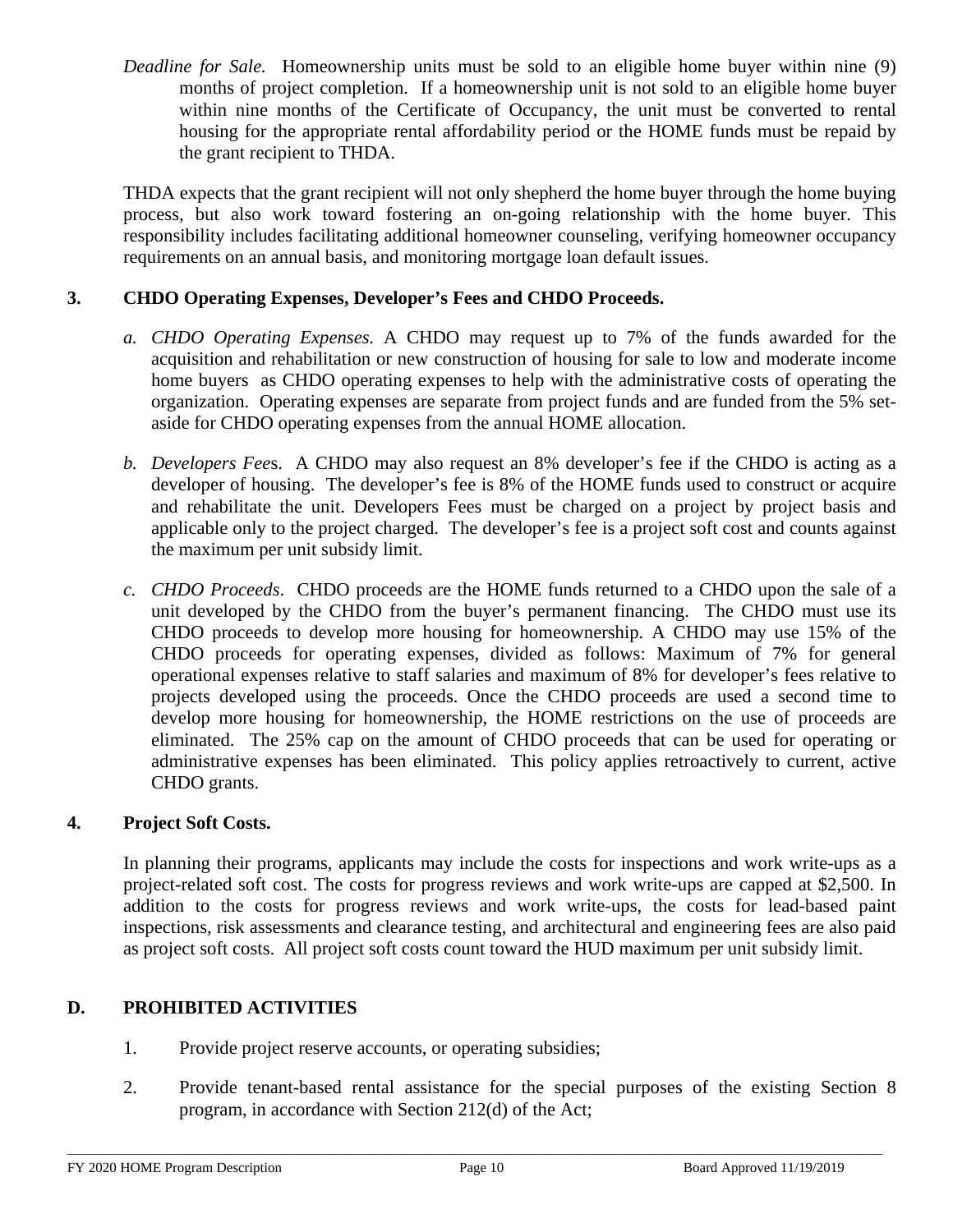- 3. Provide non-federal matching contributions required under any other Federal program;
- 4. Provide assistance authorized under Section 9 of the 1937 Act (annual contributions for operation of public housing);
- 5. Carry out activities authorized under 24 CFR Part 968 (Public Housing Modernization);
- 6. Provide assistance to eligible low-income housing under 24 CFR Part 248 (Prepayment of Low Income Housing Mortgages;
- 7. Provide assistance (other than assistance to a home buyer to acquire housing previously assisted with HOME funds) to a project previously assisted with HOME funds during the period of affordability established by HUD or THDA in the written agreement. However, additional HOME funds may be committed to a project up to one year after project completion, but the amount of HOME funds in the project may not exceed the HUD maximum per-unit subsidy amount;
- 8. Pay for any cost that is not eligible under 24 CFR 92.206 through 92.209;
- 9. Use HOME funds for rental housing projects;
- 10. Provide assistance for a homeowner rehabilitation project by a CHDO from the 15% CHDO set-aside. A CHDO funded through the 15% CHDO Set-aside can only participate in the HOME program if they are the owner and developer of a project.

# **E. LAYERING**

Layering is the combining of other federal resources on a HOME-assisted project that results in an excessive amount of subsidy for the project. Such activity is prohibited. Grantees must analyze each project to insure that only the minimum amount of assistance is allocated to the project. In no case may the amount of HOME funds exceed the HUD Maximum Per Unit Subsidy Limit.

# **F. MATCH**

For the FY 2020 HOME program, THDA will continue to provide the required federal match for projects submitted under the Urban/Rural Round and CHDO Rounds. Although no local match is required, THDA will award points based on the contribution of eligible match reflected in an application as specified in the scoring matrix. THDA will count any non-federal project funds or other resources reflected in successful applications that qualify as match under the HOME rule toward the match requirement.

HOME match is permanent, non-federal contributions to a project. Matching contributions may be in the form of one or more of the following:

- a. Cash contributions not provided by the assisted household and not from a federal source, including the present value of the interest subsidy for loans made at rates below market.
- b. Reasonable value of donated site-preparation and construction materials when passed on as a final benefit to the project.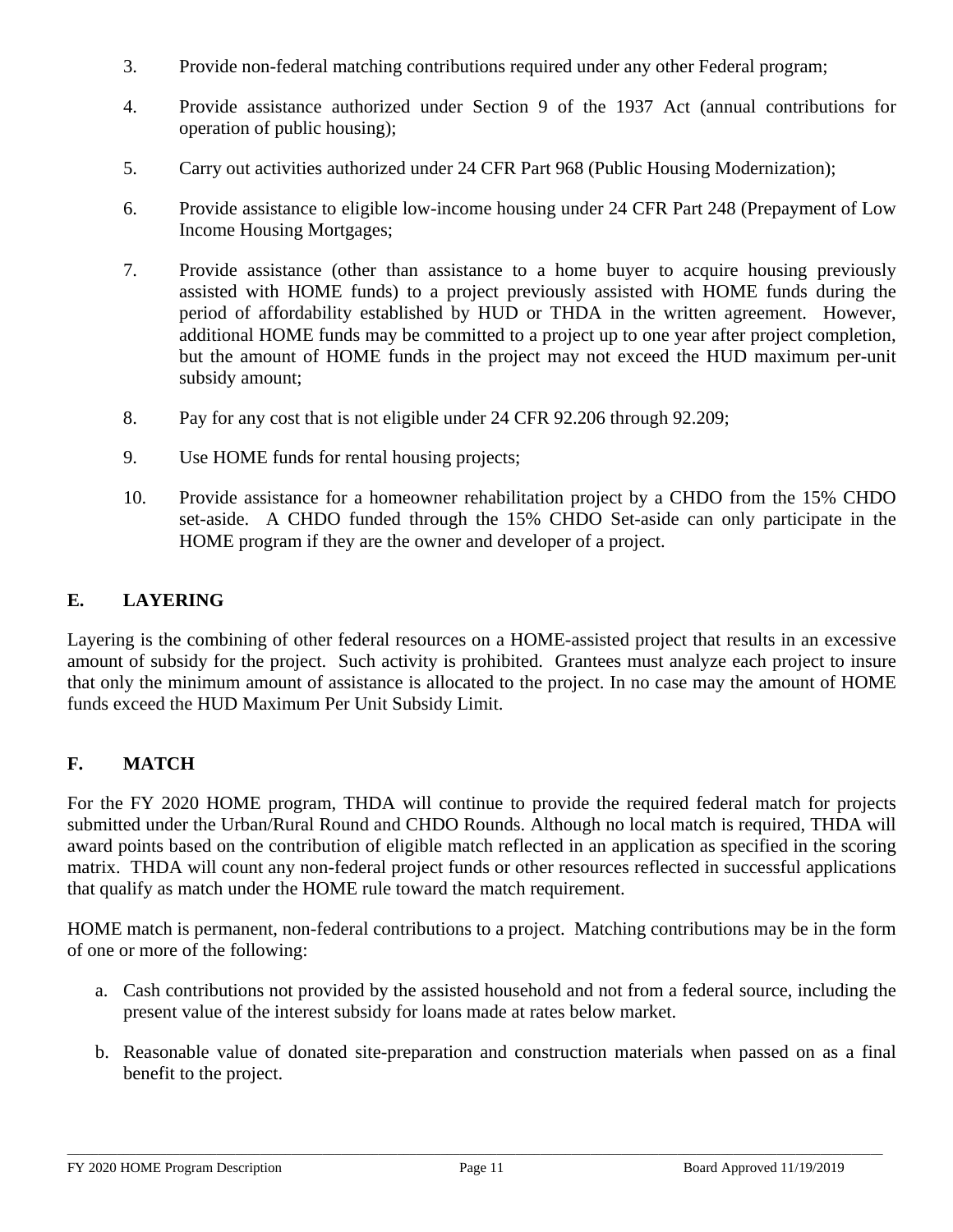- c. Reasonable rental value of the donated use of site preparation or construction equipment when passed on as a final benefit to the project.
- d. Waived fees and taxes.
- e. Property donation or below-market sale. A copy of the appraisal and/or purchase contract must be submitted. The donor/seller of the property must also provide a statement certifying that the property was donated or sold for affordable housing purposes and an acknowledgment that the donor/seller received the URA Guide Form Notice Disclosure to Seller, as well as the HUD booklet entitled, "When a Public Agency Acquires Your Property." If the property was originally acquired with federal funds, the value of the property is not match eligible.
- f. The direct cost of donated, compliant home buyer counseling services provided to families that acquire properties with HOME funds under the provisions of 24 CFR §92.254, including on-going counseling services provided during the period of affordability. Counseling may not be valued at more than \$40 per hour.
- g. Reasonable value of donated or volunteer labor or professional services. Unskilled volunteer labor may not be valued at more than \$10 per hour; skilled volunteer labor may be valued at the documented going rate. Must result is a permanent benefit to the project.
- h. Value of sweat equity may also be eligible only if every assisted household under the HOME grant award is required to perform sweat equity. Sweat equity may not be valued at more than \$10 per hour.
- i. Other match sources as permitted under the HOME Final Rule.

THDA will monitor the contribution of match throughout the implementation of the grant.

# **G. LEVERAGE**

In the scoring matrix, any project that has leveraged funds will receive additional points. Leveraged funds are funds provided by local governments, grants from other sources and cash from program beneficiaries. Loan proceeds from a lending institution do not count as leverage. However, the savings generated from a below market interest rate will count as leverage. Administrative funds, *anticipated* fund-raising revenues, other THDA funds, and construction loans do not count toward leverage. Leveraged funds counted in one program year do not qualify again as leverage in subsequent years.

The value of donated labor, materials and land will count toward leverage. The value of unskilled labor is set at the current minimum wage, and the value of skilled labor is set at twice the current minimum wage. The value of land and/or a building donated or acquired for a project prior to the application will count as leverage, but there must be an appraisal or tax assessment included in the application to document its value. In order to count donated supplies or materials, only the documented value of the actual goods or materials will be considered and they must be legitimately required by the program. The donor must provide a letter to confirm the amount of the supplies or materials. Proposed discounts will not count as leverage.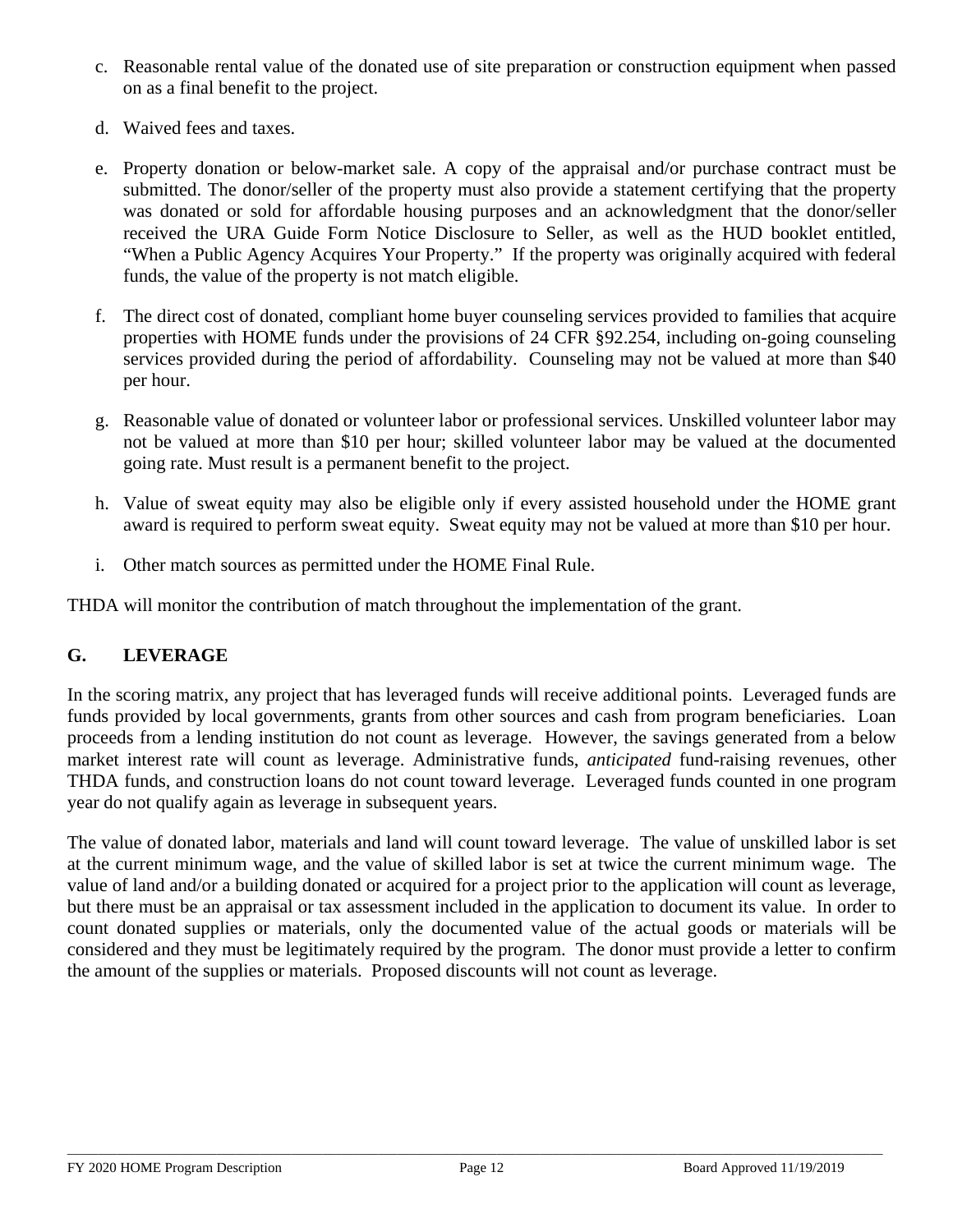### **H. HOME PROGRAM REQUIREMENTS**

### **1. INCOME LIMITS**

HOME funds may be used to benefit only low-income households. "Low income households" means an individual or household whose income does not exceed 80% of the area median income, adjusted for household size. THDA encourages the targeting of HOME resources for homeowner rehabilitation activities to very low income households.

"Very low income household" means a household whose income does not exceed 50% of the area median income, adjusted for household size.

The income of the household to be reported for purposes of eligibility is the sum of the annual gross income of the beneficiary, the beneficiary's spouse, and any other household member residing in the home. Annual gross income is "anticipated" for the next 12 months, based upon current circumstances or known upcoming changes, minus certain income exclusions.

Current limits are posted online at: [https://thda.org/business-partners/home.](https://thda.org/business-partners/home) Median income for an area or the state shall be that median income estimate made by HUD. Median incomes change when HUD makes revised estimates.

### **2. FORMS OF ASSISTANCE**

- *Homeowner rehabilitation programs*. Assistance from grant recipients to program beneficiaries will be limited to grants that are completely forgiven after a specified period of time as long as the beneficiary adheres to the conditions of the grant.
- *Homeownership programs*. Assistance from grant recipients to program beneficiaries as soft second mortgages will be limited to loans equal to the lesser of \$14,999 or the amount necessary to qualify the household for permanent financing which are forgiven at the end of 5 years.

# **3. COMPLIANCE PERIOD**

*Homeowner rehabilitation*.Grants for homeowner rehabilitation projects that do not include reconstruction shall have a compliance period of five years with a forgiveness feature of 20% annually unless the cost to rehabilitate exceeds 75% of the after rehabilitation value. Projects where rehabilitation costs exceed 75% of the after rehabilitation value shall have a compliance period of fifteen years with a forgiveness feature of 6.67% annually. In order to enforce the compliance period, THDA will require that grant recipients obtain a grant note and a recorded deed of trust executed by the homeowners.

Grants for homeowner rehabilitation projects that include reconstruction shall have a compliance period of fifteen years with a forgiveness feature of 6.67% annually. In order to enforce the compliance period, THDA will require that grant recipients obtain a grant note and a recorded deed of trust executed by the homeowners.

If the homeowner of a property that has been rehabilitated dies during the compliance period and the property is inherited by heirs, the property may be rented without repaying the unforgiven portion of the HOME subsidy to THDA. However, if the house is sold by the heirs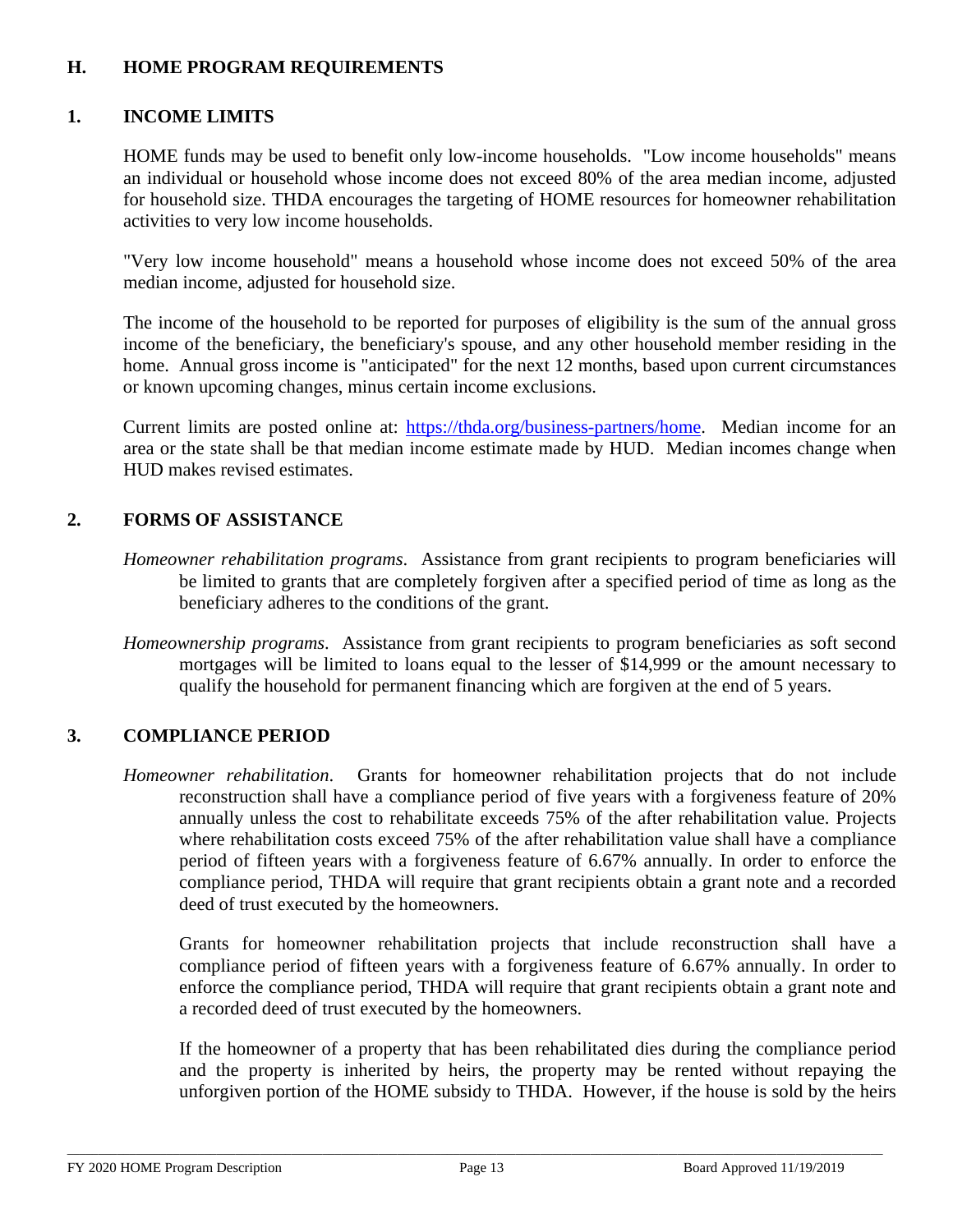during the affordability period, the remaining unforgiven portion must be repaid to THDA. This policy may be applied retroactively to prior HOME projects as needed.

### **4. AFFORDABILITY PERIOD**

- *Down Payment Programs by Local Governments or Non-CHDO Non-Profit Organizations.* A grant recipient that is a local government, or a non-CHDO non-profit agency may provide down payment and closing cost assistance as a soft second mortgage loan in an amount equal to the lesser of \$14,999 in HOME funds or the amount of HOME funds necessary to qualify a household for permanent financing, but not less than \$1,000. There will be an affordability period of five years, secured by a Note and Deed of Trust between the grant recipient and the home buyer. The HOME loan is forgiven at the end of the fifth year if the unit remains in compliance with HOME requirements. This means that the property remains the primary residence of the initial home buyer and is not leased or vacated; and if the property is sold or transferred at the end of the affordability period, the home buyer has complied with these recapture provisions. If the unit is sold or transferred during the affordability period, the amount of HOME subsidy subject to recapture will be reduced by twenty percent (20%) per year of occupancy by the initial home buyer. If the unit is leased or vacated during the affordability period, the entire HOME subsidy must be repaid to THDA by the Grantee.
- *CHDOS*. At the time of the sale of the unit to an eligible home buyer, the CHDO must leave HOME funds in the unit as a soft second mortgage loan in an amount equal to the lesser of \$14,999 or the amount of HOME funds necessary to qualify a household for permanent financing, but not less than \$1,000. There will be an affordability period of five years secured by a Note and Deed of Trust between the CHDO and the home buyer. The HOME loan is forgiven at the end of the fifth year if the unit remains in compliance with HOME requirements. This means that the property remains the primary residence of the initial home buyer and is not leased or vacated; and if the property is sold or transferred at the end of the affordability period, the home buyer has complied with these recapture provisions. If the unit is sold or transferred during the affordability period, the amount of HOME subsidy subject to recapture will be reduced by twenty percent (20%) per year of occupancy by the initial home buyer. If the unit is leased or vacated during the affordability period, the entire HOME subsidy must be repaid to THDA.
- *Sale or Transfer of the Property*. The HOME-assisted home buyer may sell or otherwise transfer the unit on or before the end of the affordability period to any willing buyer at any price, and the amount of the HOME subsidy subject to recapture will be reduced by 20% per year of occupancy by the initial home buyer. The amount subject to recapture is limited by the availability of net proceeds. The net proceeds are the sales price minus superior non-HOME loan repayments minus closing costs. If the net proceeds are not sufficient to recapture the remaining outstanding principal balance of the HOME Note plus the amount of the down payment made by the homeowner, if any, plus the amount of any capital improvement investment made by the homeowner, then the grant recipient shall recapture a pro rata share of the net proceeds of the sale in lieu of the full remaining outstanding principal balance of the HOME Note. "Capital improvement investment" means the improvements to the property made at the home buyer's expense (and not through some other form of subsidy), as evidenced by receipts or cancelled checks detailing the capital improvements made. Capital improvements do not include items of maintenance, deferred maintenance or cosmetic improvements. The pro rata amount to be recaptured shall be calculated in accordance with the HOME Program Regulations at 24 CFR  $92.254(a)(5)(ii)(A)(3)$  as follows: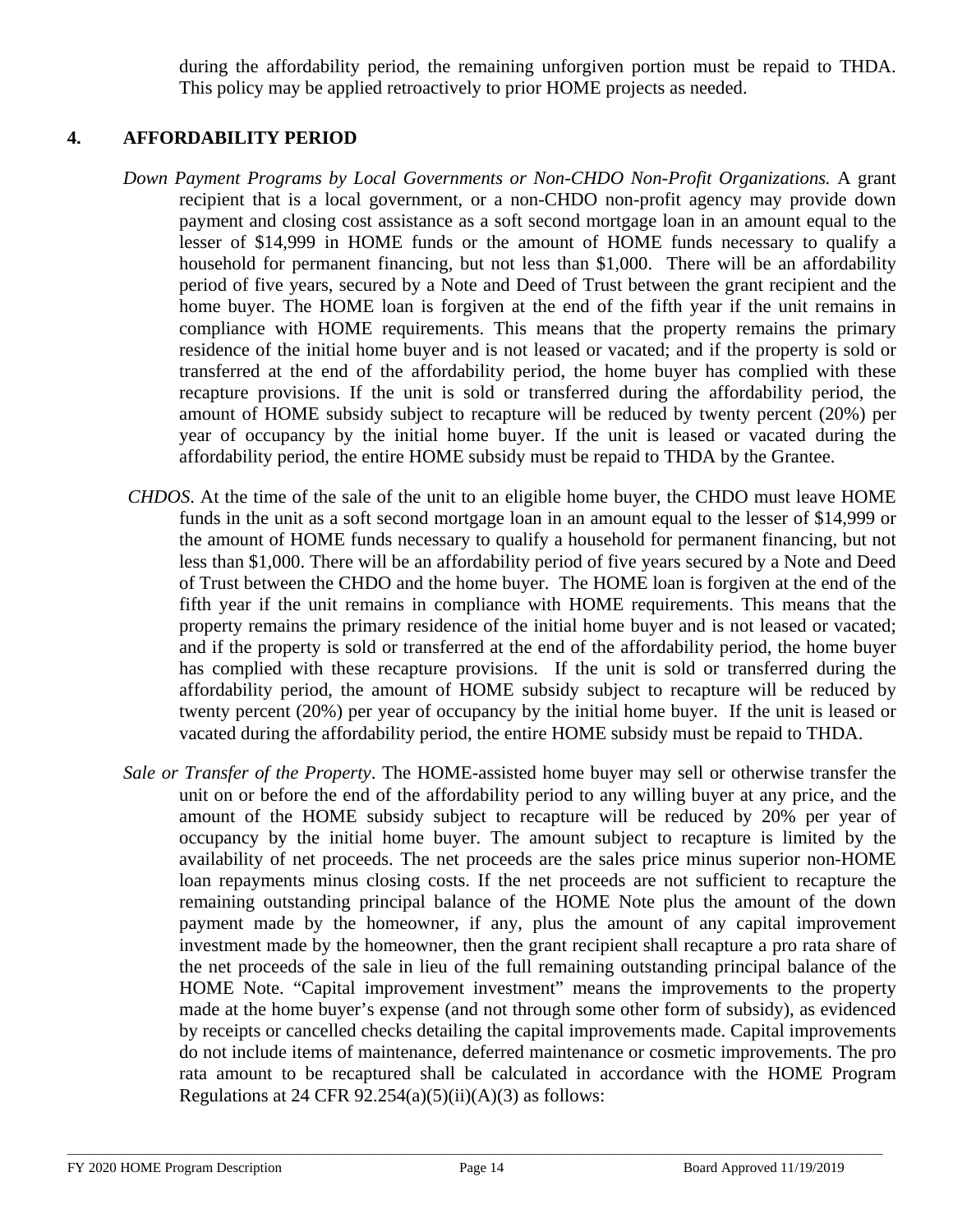If the net proceeds are not sufficient to recapture the full HOME investment (or a reduced amount) plus enable the homeowner to recover the amount of the homeowner's down payment and any capital improvement investment made by the home owner since purchase, the grant recipient shall share the net proceeds according to the following formula:

HOME Subsidy

X Net Proceeds = HOME Amount to Recapture

HOME Subsidy + Homeowner Investment

Homeowner Investment

X Net Proceeds = HOME Amount to Recapture

HOME Subsidy + Homeowner Investment

The new proceeds may be divided proportionately as set forth in these steps:

- a. *Application of Forgiveness Feature*. Once the net proceeds are determined from the sale of the property, the grant recipient shall reduce the amount due based on the length of time the home buyer has occupied the home in relation to the affordability period. Soft second mortgages up to \$14,999 have a five year affordability period and a forgiveness feature of 20% per year.
- b. *Amount subject to recapture.* The HOME investment that is subject to recapture is based on the amount of HOME assistance that enabled the home buyer to buy the housing unit. This includes any HOME assistance that reduced the purchase price from fair market value to an affordable price, but excludes the amount between the cost of producing the unit and the market value of the property (i.e., the development subsidy).
- c. After the full HOME investment has been repaid, any excess profits will belong to the homeowner.
- *Construction Financing*. For CHDOs using HOME for construction financing to develop homeownership units, the initial affordability period will be based on the amount of HOME funding invested in the development of the unit under the resale provisions of the HOME regulations. In order to enforce the provisions of the Working Agreement with the CHDO, THDA will require that a Restrictive Covenant and Deed of Trust be recorded against the property prior to drawing down HOME funds for construction. When the unit is sold to an eligible home buyer, THDA will provide the closing agent a copy of the release for Restrictive Covenant and Deed of Trust. The CHDO must provide the closing agent with a Grant Note and Deed of Trust between the CHDO and the home buyer for the soft second mortgage loan under the recapture provisions. Upon receipt by THDA of a copy of the Grant Note, the recorded Deed of Trust between the home buyer and the CHDO, the recorded deed from the seller to the home buyer, and the fully executed final TILA-RESPA Integrated Disclosure (TRID) Settlement Statement, the original Release of Lien is forwarded to the closing agent for recording.

### **4. LEVEL OF SUBSIDY**

The maximum HOME investment per unit is provided below: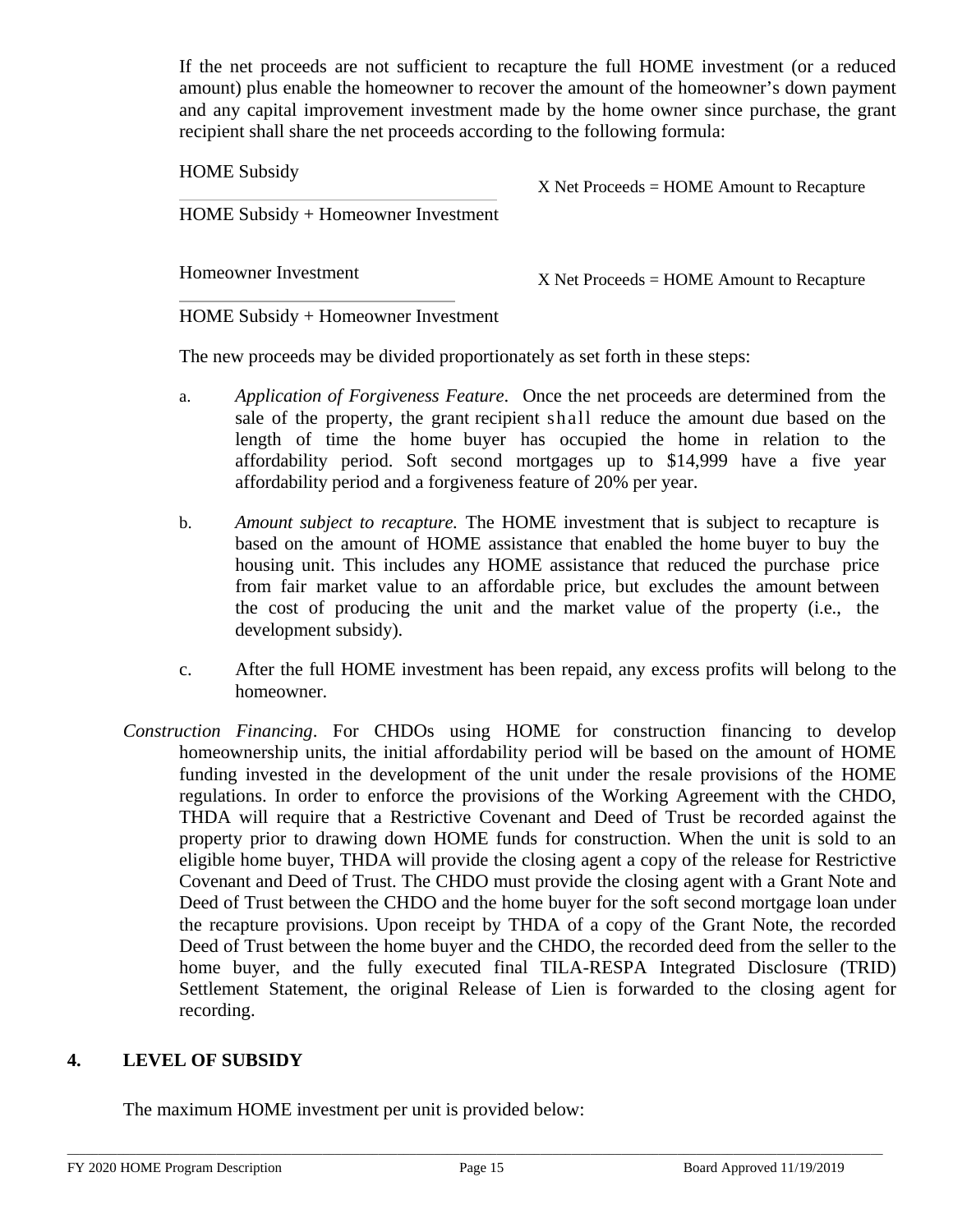| <b>MINIMUM HOME DOLLARS</b> | \$1,000   | PER UNIT                     |
|-----------------------------|-----------|------------------------------|
| <b>MAXIMUM HOME DOLLARS</b> | \$62,445  | 0-BEDROOM (EFFICIENCY) LIMIT |
|                             | \$71,584  | 1-BEDROOM LIMIT              |
|                             | \$87,047  | 2-BEDROOM LIMIT              |
|                             | \$112,611 | 3-BEDROOM LIMIT              |
|                             | \$123,611 | 4-BEDROOM OR MORE LIMIT      |

Periodically, THDA may update these limits pending approval from HUD. Updated limits will be effective for all activities in which an agreement for the activity is entered into after the effective date for the limits issued by HUD. These updates will be posted on THDA's web site at [https://thda.org/business-partners/home.](https://thda.org/business-partners/home)

## **5. PROPERTY STANDARDS**

Property standards must be met when HOME funds are used for a project. Any housing constructed or rehabilitated with THDA HOME funds must meet all applicable local, county and state codes, rehabilitation standards, Uniform Property Condition Standards (UPCS), and zoning ordinances at the time of project completion.

In the absence of a local code, new construction of single-family units or duplexes must meet the current, State-adopted edition of the International Residential Code for One- and Two-Family Dwellings. The newly constructed units must also meet accessibility requirements and mitigate disaster impact as applicable per State and local codes, ordinances, etc.

In the absence of a local code, rehabilitation of existing homeowner units must meet the current, Stateadopted edition of the Existing Building Code of the International Code Council (ICC).

THDA will not make any funding awards for units in a jurisdiction where the unit cannot be inspected by a state certified building inspector or by a provider as permitted under State law.

HOME funded units must also conform, as applicable, to the THDA Minimum Design Standards for New Construction of Single Family and Multifamily Housing Units and with THDA's Minimum Design Standards for Rehabilitation of Single Family and Multi-family Housing Units. THDA must review and approve plans, work write-ups and written cost estimates and determine cost reasonableness for both new construction and rehabilitation prior to putting the project out to bid.

The International Code books are available at: www.iccsafe.org

- *Disaster Mitigation.* All new construction should be built in a method and/or location that would attempt to protect all new construction from possible disaster due to either a man-made issue, or an act of God that may cause physical or structural damage to the home. The methods should include any items that may be recommended, or required by either local, state, or federal agencies dealing with disasters.
- *Energy Code*. New construction projects must also meet the State-adopted edition of the International Energy Conservation Code. Copies of the Energy Code may also be obtained from the International Code Council at the address listed above.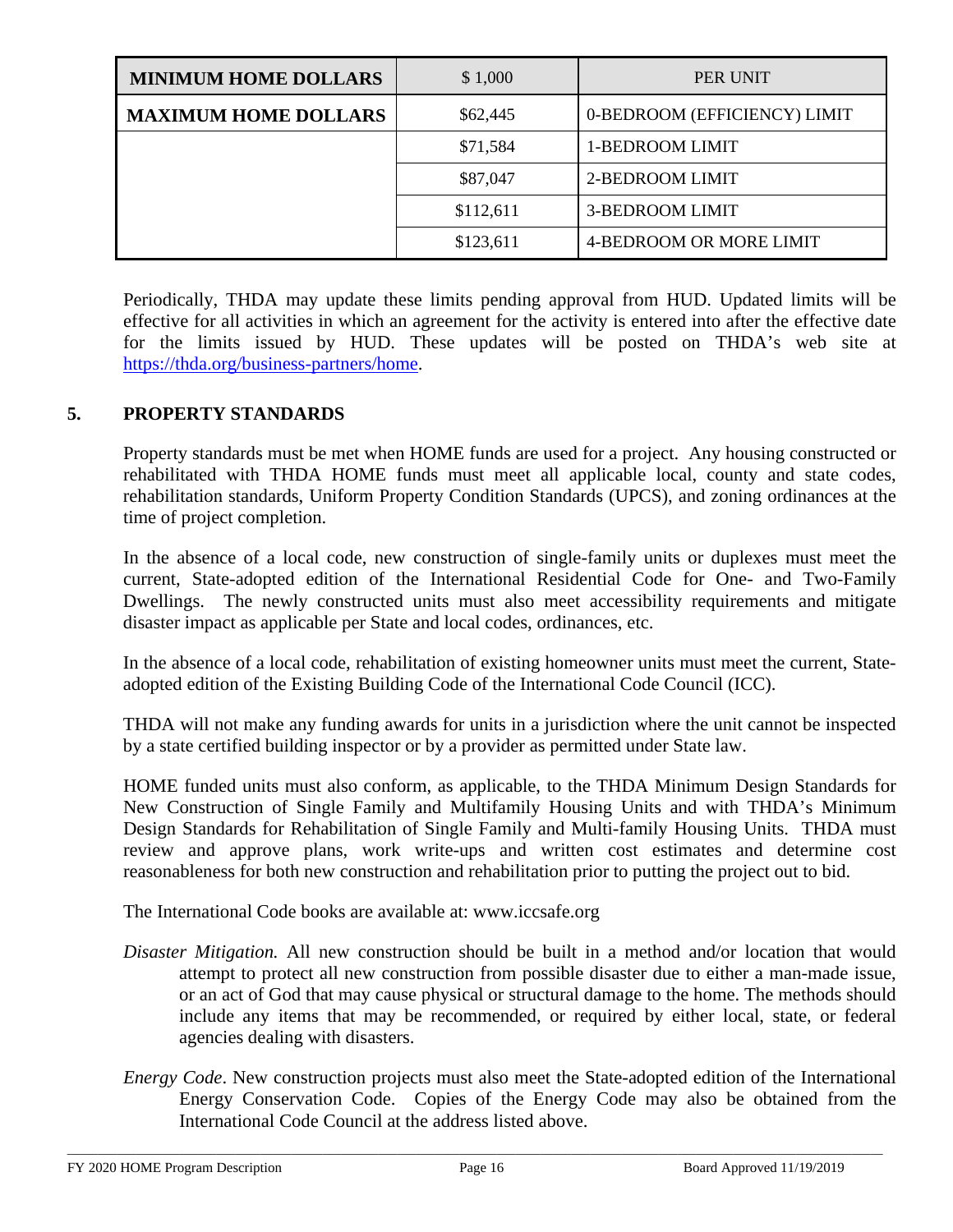- *Energy Conservation.* In addition to meeting the State-adopted edition of the International Energy Conservation Code, new construction projects must be Energy Star qualified as certified by an independent Home Energy Rating System (HERS) rater or achieve a HERS index of 85 or less when tested by a certified rater.
- *Section 504.* Section 504 of the Rehabilitation Act of 1973 prohibits discrimination in federally assisted activities and programs on the basis of disability, and imposes requirements to ensure accessibility for qualified individuals with disabilities to these programs and activities.

### **6. AFTER REHABILITATION PROPERTY VALUE**

F*or homeowner rehabilitation projects*, the maximum after rehabilitation value permitted for the type of single-family housing (1-4 family residence, condominium, cooperative unit,) shall not exceed 95% of the median purchase price for the area as established by HUD. **Property Value Limits – Existing Homes HOME Purchase Price** are posted online at <https://thda.org/business-partners/home>

#### **7. SALES PRICE LIMITS**

The sales price limit for homeownership programs are based on whether the unit was existing prior to the investment of HOME funds or newly constructed as a result of the investment of HOME funds. **Property Value Limits Existing Homes HOME Purchase Price and New Homes HOME Purchase Price** are posted online at [https://thda.org/business-partners/home.](https://thda.org/business-partners/home)

### **I. UNIVERSAL DESIGN/VISITABILITY**

THDA encourages the inclusion of features that allow individuals with physical disabilities to reside and/or visit the housing that is constructed or rehabilitated with federal HOME funds.

Universal design is a building concept that incorporates products, general design layouts and other characteristics to a housing unit in order to:

- Make the unit usable by the greatest number of people;
- Respond to the changing needs of the resident; and
- Improve the marketability of the unit

The goal of universal design seeks to build housing that meets the needs of the greatest number of residents within a community. .Universal design differs from accessible design, which is primarily intended to meet the needs of persons with disabilities. However, universal design is inclusive of adaptable design as universal design incorporates structural features that will allow a housing unit to be adapted to an individual's current or future needs. Universal design features include, but are not limited to:

- Stepless entrances.
- Minimum 5' x 5' level clear space inside and outside entry door.
- Broad blocking in walls around toilet, tub and shower for future placement of grab bars.
- Full-extension, pull-out drawers, shelves and racks in base cabinets in kitchen.
- Front mounted controls on all appliances.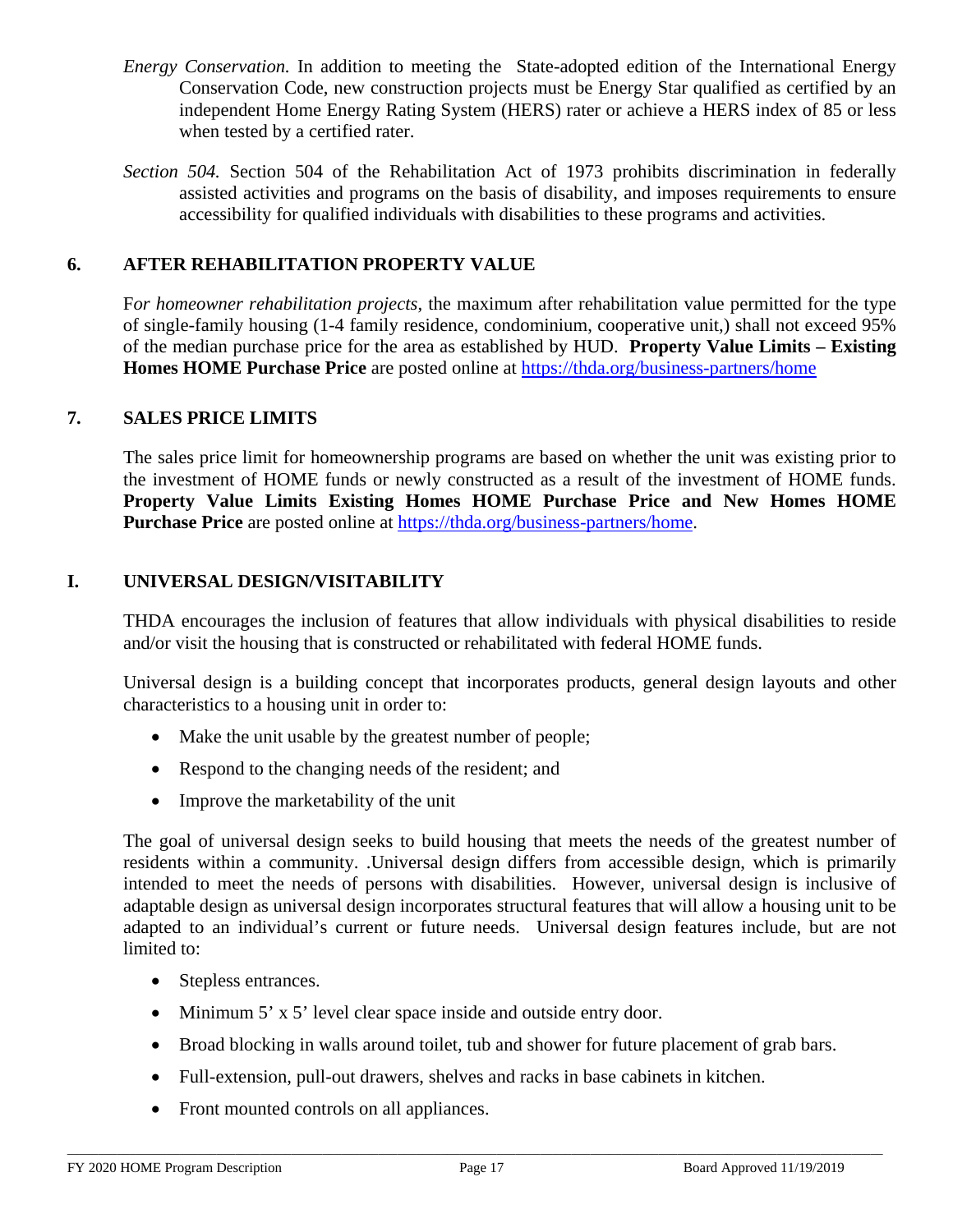- Lever door handles.
- Loop handle pulls on drawers and cabinet doors.

More information on Universal Design may be found at The Center for Universal Design at North Carolina State University: [http://www.ncsu.edu/ncsu/design/cud/index.htm.](http://www.ncsu.edu/ncsu/design/cud/index.htm)

Visitability refers to homes that are designed and built in a manner that allows individuals who have trouble with steps or use wheelchairs or walkers to live in or visit the unit. These features include:

- One zero-step entrance.
- Doors with 32 inches of clear passage space.
- One bathroom on the main floor that is accessible to a person using a wheelchair.

More information on Visitability can be found at: [http://www.visitability.org.](http://www.visitability.org/)

# **J. HOME RELOCATION REQUIREMENTS**

### *THDA DISCOURAGES PROJECTS INVOLVING DISPLACEMENT OR RELOCATION OF HOUSEHOLDS. PRIOR TO APPLICATION, CONTACT THDA IF YOU ARE PLANNING ANY PROJECT THAT MAY INVOLVE DISPLACEMENT OR RELOCATION.*

The Uniform Relocation Assistance and Real Property Acquisition Policies Act of 1970 (Uniform Act), and its implementing regulations, 49 CFR Part 24 requires relocation assistance where acquisition has occurred under the Uniform Act. In addition, the Uniform Act coverage was expanded in 1987 amendments to cover displacement of individuals resulting from rehabilitation, demolition or private acquisition carried out under a federally assisted project or program.

Section 104(d) of the Housing and Community Development Act ("The Barney Frank Amendments") and HUD's Residential Anti-Displacement and Relocation Assistance Plan include additional relocation requirements. This extra level of relocation protection may be triggered for low-income households when units are converted or demolished with Community Development Block Grant (CDBG) or HOME funds. In addition, when Section 104(d) is triggered, jurisdictions may need to replace any low/moderate income dwelling units that are lost due to the conversion or demolition. This section refers only to residential relocation. If non-residential (commercial/industrial) relocation is involved, contact THDA.

Understanding how relocation requirements are triggered, alternate ways of meeting them, and the costs of the alternatives is essential in making HOME program decisions. Concerns about relocation may cause an administrator to consider establishing a preference for vacant buildings. However, administrators should also consider that vacant buildings are often much deteriorated. Rehabilitating an occupied building even with the cost of assisting tenants to remain or relocate, may be less costly than rehabilitating a vacant building. In occupied buildings, program administrators must consider whether occupants will be able to return after rehabilitation and whether Housing Choice Voucher (Section 8) assistance is available to help meet relocation costs. Selecting vacant projects does not relieve all relocation concerns. Vacant buildings in good condition may have been recently occupied. If so, the program administrator must consider whether the owner removed the tenants in order to apply for HOME assistance for a vacant building. If so, these tenants are displaced persons.

Skilled staff can save the local program money and build goodwill with owners and tenants. Failure to understand and follow relocation requirements can result in unnecessary costs for the local program. It is possible for uninformed owners and staff to take steps that would obligate the local program to provide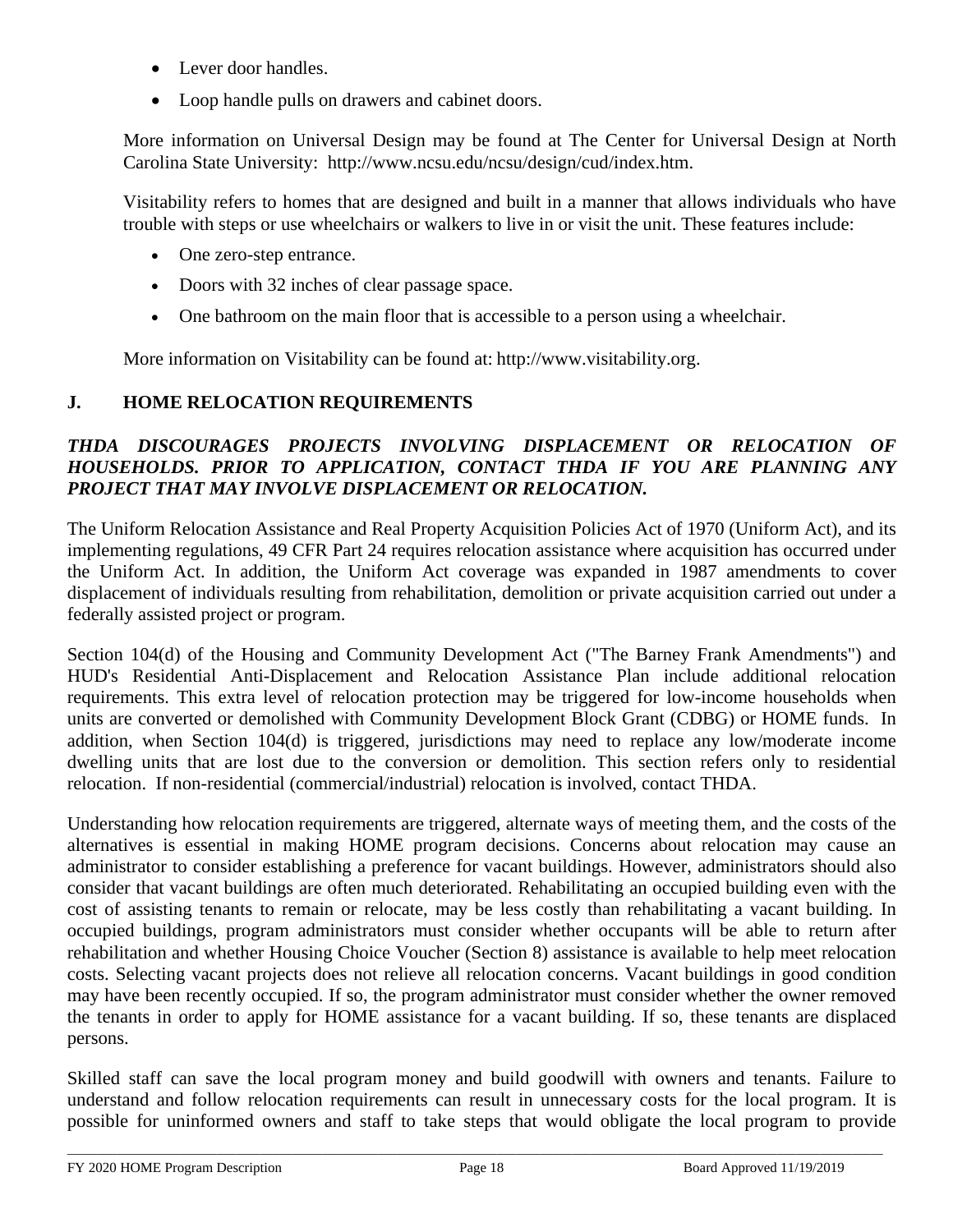significant relocation benefits and services. Early briefings for owners and program staff on relocation rules are essential. Handbook 1378, Tenant Assistance, Relocation and Real Property Acquisition consolidates relocation requirements for HOME and other HUD programs in one document. It is available from HUD Field Offices or by contacting THDA. HUD informational booklets for persons who are displaced or whose property is to be acquired are also available from HUD Field Offices or from THDA.

Uniform Relocation Act (URA) requirements are triggered at the time the application is being prepared, and additional requirements are triggered at the time the working agreement is signed between the owner and the grantee and when rehabilitation is completed. Treatment of displaced persons depends upon whether the displaced person is (1) a tenant or owner; (2) a business or household; (3) has income above or below the Section 8 Lower Income Limit.

**WHO IS A DISPLACED PERSON? -** Any person (household, individual, business, farm, or non-profit organization) that moves from the real property, permanently, as a direct result of rehabilitation, demolition, or acquisition for a project assisted with HOME funds. Relocation requirements apply to all occupants of a project/site for which HOME assistance is sought even if less than 100% of the units are HOME assisted.

**WHO IS NOT A DISPLACED PERSON?** - A tenant evicted for cause, assuming the eviction was not undertaken to evade URA obligations. A person with no legal right to occupy the property under State or local law (e.g., squatter). A tenant who moved in after the application was submitted but before signing a lease and commencing occupancy, was provided written notice of the planned project, it's possible impact on the person (e.g., the person may be displaced, temporarily relocated, or experience a rent increase), and the fact that the person would not qualify as a "displaced person" (or for any assistance under URA) as a result of the project. A person, after being fully informed of their rights, waives them by signing a Waiver Form.

# **HOW IS DISPLACEMENT TRIGGERED?**

*Before Application.* A tenant moves permanently from the property before the owner submits an application for HOME assistance **if** THDA or HUD determines that the displacement was a direct result of the rehabilitation, demolition, or acquisition for the HOME project. (e.g., THDA determines that the owner displaced tenants in order to propose a vacant building for HOME assistance.)

*After Application.* A tenant moves permanently from the property after submission of the application, or, if the applicant does not have site control, the date THDA or the local program administrator approves the site because: (1) the owner requires the tenant to move permanently; or (2) the owner fails to provide timely required notices to the tenant; or (3) the tenant is required to move temporarily and the owner does not pay all actual, reasonable out-of-pocket expenses or because the conditions of the move are unreasonable.

*After Execution of Agreement.* A tenant moves permanently from the project after execution of the agreement covering the acquisition, rehabilitation or demolition because the tenant is not provided the opportunity to lease a suitable, affordable unit in the project.

# **K. HOME RESIDENTIAL ANTI-DISPLACEMENT AND RELOCATION ASSISTANCE PLAN**

THDA will require grant recipients to replace all occupied and vacant habitable lower income housing demolished or converted to a use other than as lower income housing in connection with a project assisted with funds provided under the HOME Investment Partnership Act

All replacement housing will be provided within three years after the commencement of the demolition or conversion. Before entering into a working agreement committing THDA to provide funds for a project that will directly result in the demolition or conversion, THDA will make public by and submit to the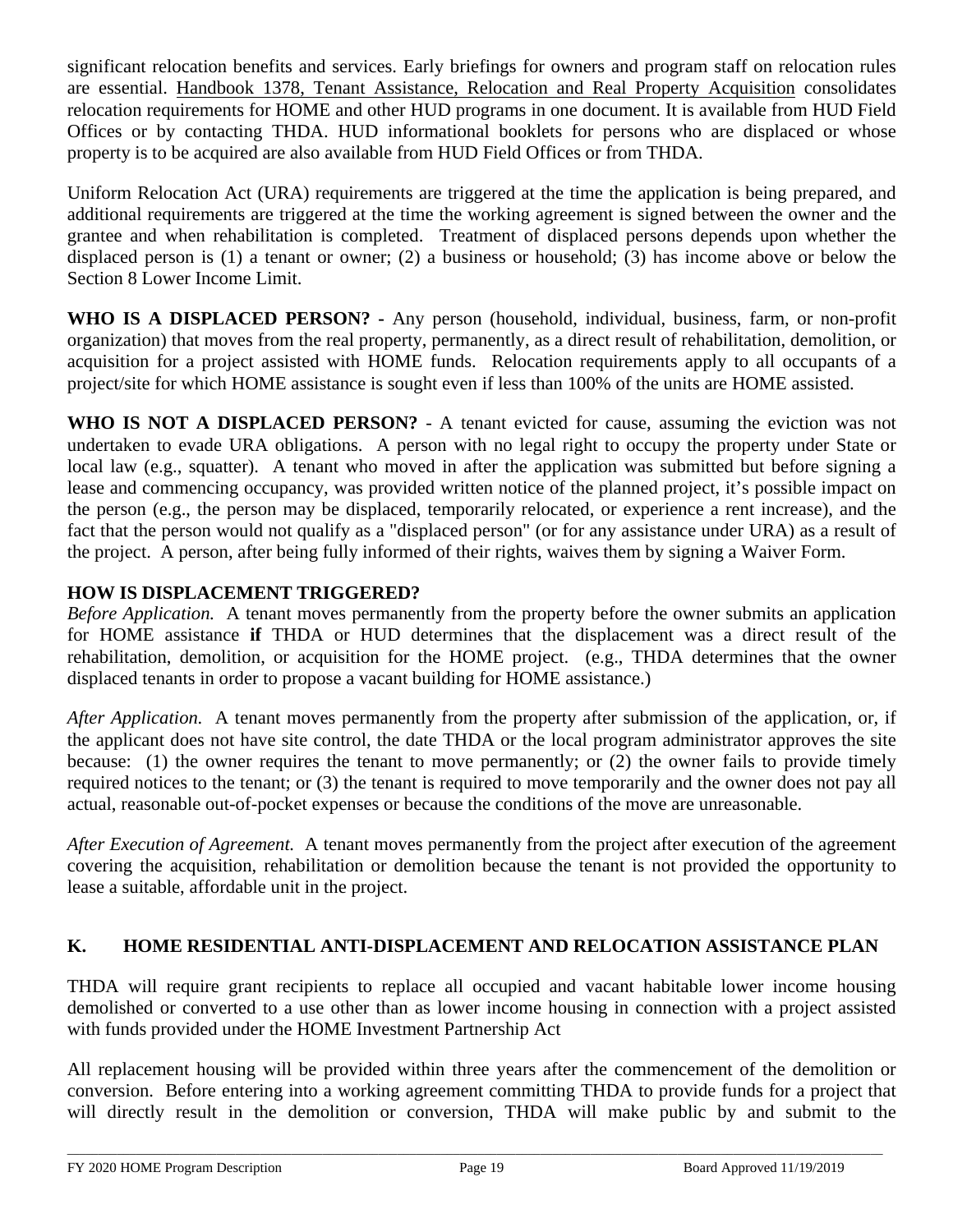HUD/Knoxville HOME coordinator certain information. Each applicant proposing demolition or any reduction in lower income housing units must submit the following information to THDA:

- 1. A description of the proposed assisted project;
- 2. The address, number of bedrooms, and location on a map of lower income housing that will be demolished or converted to a use other than as lower income housing as a result of an assisted project;
- 3. A time schedule for the commencement and completion of the demolition or conversion;
- 4. To the extent known, the address, number of bedrooms and location on a map of the replacement housing that has been or will be provided;
- 5. The source of funding and a time schedule for the provision of the replacement housing;
- 6. The basis for concluding that the replacement housing will remain lower income housing for at least 10 years from the date of initial occupancy; and
- 7. Information demonstrating that any proposed replacement of housing units with smaller dwelling units (e.g., a 2-bedroom unit with two 1-bedroom units), or any proposed replacement of efficiency or single-room occupancy (SRO) units with units of a different size, is appropriate and consistent with the housing needs and priorities identified in the approved Consolidated Plan.

#### **L. EQUAL OPPORTUNITY AND FAIR HOUSING**

No person in the United States shall on the grounds of race, color, religion, sex, familial status, national origin, or disability be excluded from participation, denied benefits or subjected to discrimination under any program funded in whole or in part by HOME funds. The following Federal requirements as set forth in 24 CFR 5.105(a), Nondiscrimination and equal opportunity, are applicable to HOME projects:

| Fair Housing Act                                                                               | 24 CFR Part 100                                       |
|------------------------------------------------------------------------------------------------|-------------------------------------------------------|
| Executive Order 11063, as amended<br>(Equal Opportunity in Housing)                            | 24 CFR Part 107                                       |
| Title VI of the Civil Rights Act of 1964<br>(Nondiscrimination in Federal programs)            | 24 CFR Part 1                                         |
| Age Discrimination Act of 1975                                                                 | 24 CFR Part 146                                       |
| Section 504 of the Rehabilitation Act of 1973                                                  | 24 CFR Part 8                                         |
| Section 109 of Title I of the Housing and Community<br>Development Act of 1974                 | 24 CFR Part 6                                         |
| Title II of the Americans with Disabilities Act                                                | 42 U.S.C. §12101 et seq.                              |
| Equal Access to Housing in HUD Programs Regardless of<br>Sexual Orientation or Gender Identity | 24 CRF Parts 5, 200, 203,<br>236, 400, 570, 574, 882, |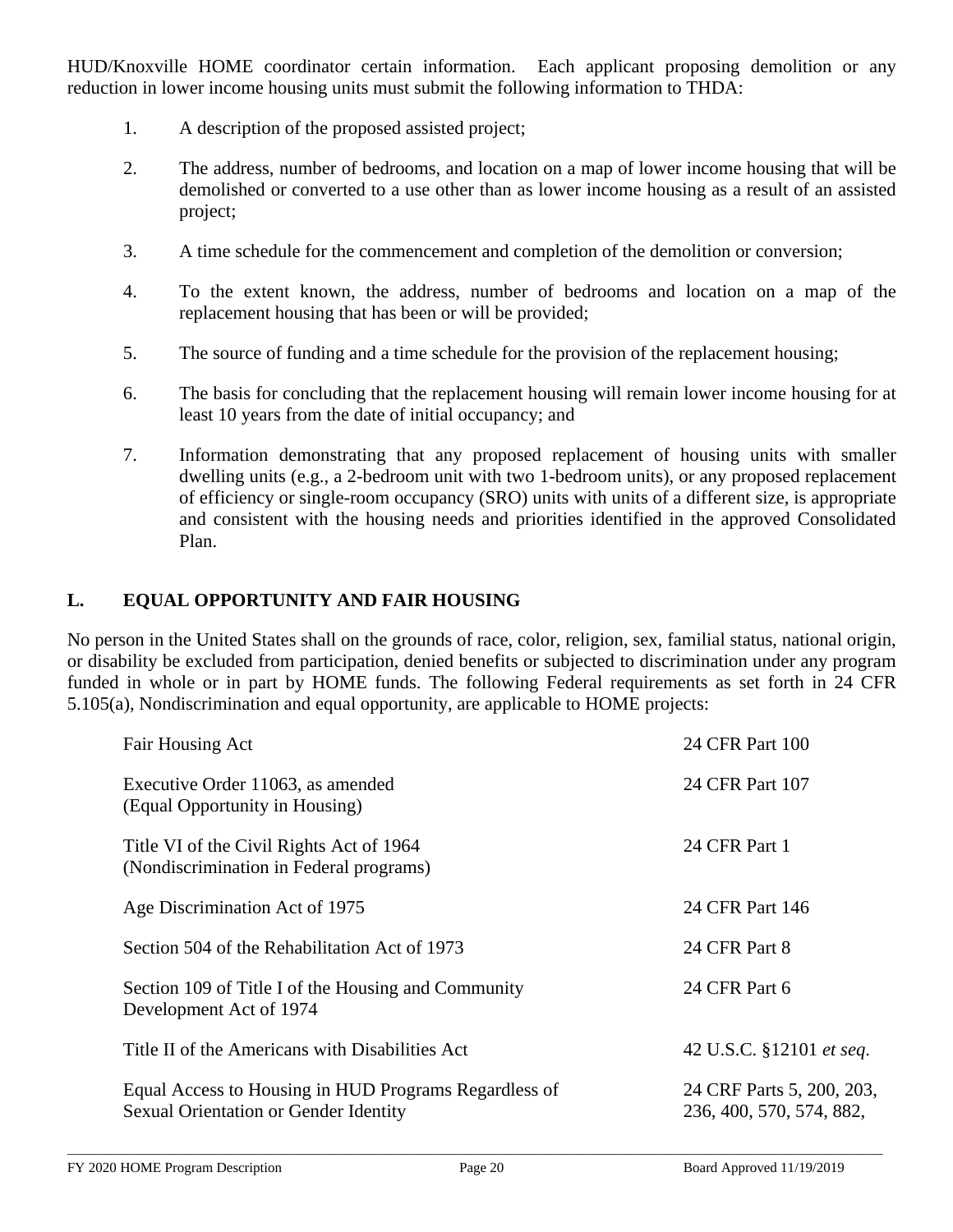891 and 982

Section 3 of the Housing & Urban Development Act of 1968 24 CFR 135

• Section 3 requires that the employment and other economic opportunities generated by Federal financial assistance for housing and community development programs shall, to the greatest extent feasible, be directed toward low-income persons, particularly those who are recipients of government assistance for housing.

Executive Order 11246, as amended 41 CFR 60 (Equal Employment Opportunity Programs)

Executive Order 11625, as amended (Minority Business Enterprises)

Executive Order 12432, as amended (Minority Business Enterprise Development)

Executive Order 12138, as amended (Women's Business Enterprise)

• Executive Orders 11625, 12432, and 12138 (Minority/Women's Business Enterprise) require that PJs and local programs must prescribe procedures acceptable to HUD for a minority outreach program to ensure the inclusion, to the maximum extent possible, of minorities and women and entities owned by minorities and women in all contracts. Local programs must also develop acceptable policies and procedures if their application is approved by THDA.

The HUD Office of Fair Housing also includes the following fair housing laws and Presidential Executive Orders which are not included in 24 CFR 5.105(a) but which are applicable to federally-assisted programs:

Architectural Barriers Act of 1968 at 42 U.S.C. §4151 *et seq.*

Executive Order 12892, as amended (Affirmatively Furthering Fair Housing)

Executive Order 12898

Executive Order 13166 (Limited English Proficiency)

Executive Order 13217 (Community-based living arrangements for persons with disabilities)

In addition to the above requirements, the PJ and local programs must assure that its Equal Opportunity and Fair Housing policies in the HOME Program are consistent with its current Consolidated Plan.

# **M. SITE AND NEIGHBORHOOD STANDARDS**

Housing provided through the HOME program must be suitable from the standpoint of facilitating and furthering full compliance with the applicable provisions of Title VI of the Civil Rights Act of 1964, the Fair Housing Act, Executive Order 11063, and HUD regulations issued pursuant thereto; and must promote greater choice of housing opportunities. Grantees must ensure that the proposed activity does not allow or promote segregation on the basis of race, disability or income.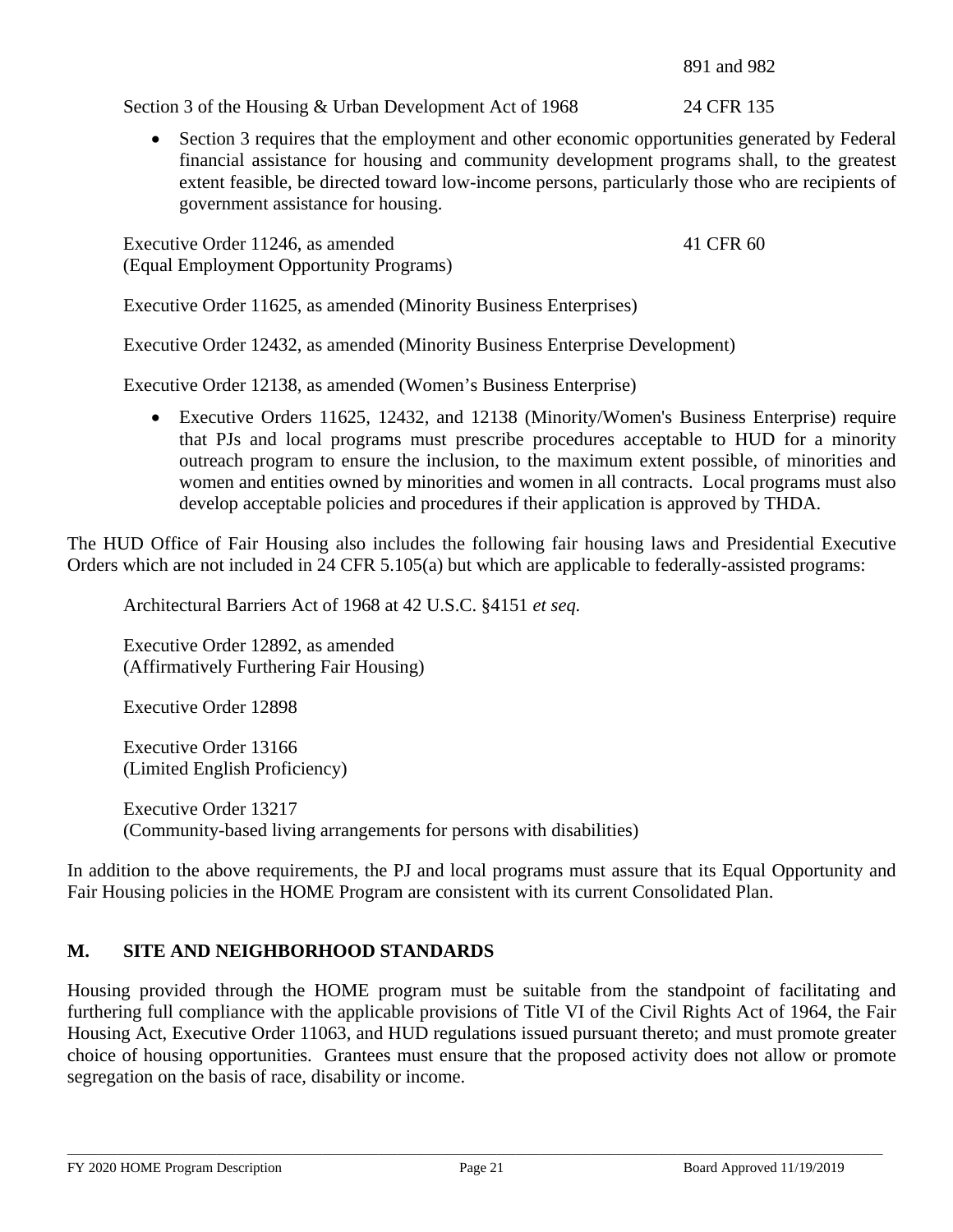# **N. AFFIRMATIVE MARKETING**

Prior to beginning a HOME project, grant recipients must adopt affirmative marketing procedures and requirements for all HOME funded home buyer projects with five or more units. Affirmative marketing steps consist of actions to provide information and otherwise attract eligible persons in the housing market area to the available housing without regard to race, color, national origin, sex, religion, familial status or disability. These must be approved by THDA prior to any HOME funds being committed to a project. Requirements and procedures must include:

- 1. Methods for informing the public, owners and potential tenants about fair housing laws and the local program's policies;
- 2. A description of what owners and/or the program administrator will do to affirmatively market housing assisted with HOME funds;
- 3. A description of what owners and/or the program administrator will do to inform persons not likely to apply for housing without special outreach;
- 4. Maintenance of records to document actions taken to affirmatively market HOME-assisted units and to assess marketing effectiveness; and
- 5. Description of how efforts will be assessed and what corrective actions will be taken where requirements are not met.

# **O. ENVIRONMENTAL REVIEW**

In implementing the HOME program, the environmental effects of each activity must be assessed in accordance with the provisions of the National Environment Policy Act of 1969 (NEPA) and the related authorities listed in HUD's regulations at 24 CFR Parts 50 and 58.

THDA, as the Participating Jurisdiction, and the units of local government receiving HOME funds from THDA will be responsible for carrying out environmental reviews. THDA will approve the release of funds for local governments and must request the release of funds from HUD for any projects of non-profit organizations. The non-profit organizations will be responsible for gathering the information required for the environmental reviews. HOME funds and any other funds involved in the project cannot be committed until the environmental review process has been completed and the HOME funds have been released. The Environmental Review covers the entire project, not just the portion funded by HOME. Therefore, except under very limited circumstances, *no funds, including both HOME and non-HOME resources, may be expended on a project prior to the release of funds under the Environmental Review process. Any such expenditure will make the entire project ineligible for funding under the HOME program.*

# **P. LEAD-BASED PAINT**

Housing assisted with HOME funds is subject to the Lead-Based Paint Poisoning Prevention Act (42 U.S.C. 4821 et seq.) and 24 CFR Part 35, Subparts C through M. The lead-based paint provisions of 982.401(j) also apply, irrespective of the applicable property standard under 24 CFR 92.251. The Lead-Based Paint regulations are available at [www.hud.gov/lea](http://www.hud.gov/lea) or by contacting 1-800-424-LEAD (5323).

# **Q. LABOR STANDARDS**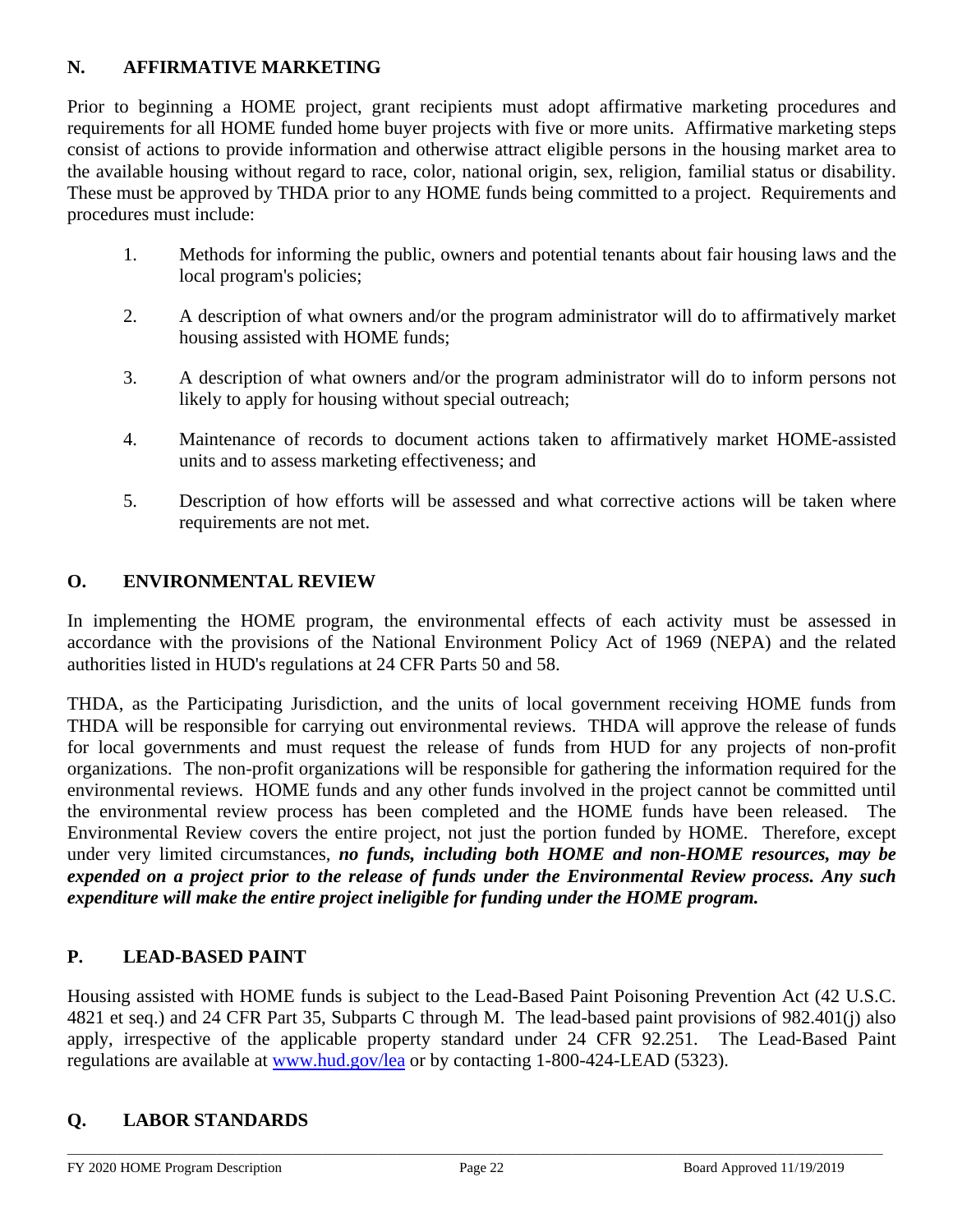Davis-Bacon wage compliance and other Federal laws and regulations pertaining to labor standards apply to all contracts for rehabilitating or constructing 12 or more units assisted with HOME funds. The contract for construction must contain the applicable wage provisions and labor standards. Davis-Bacon does not apply to projects using volunteer labor or to sweat equity projects.

# **R. DEBARMENT AND SUSPENSION**

Local programs must require participants in lower-tier transactions covered by 24 CFR 24 to certify that neither it nor its principals are presently debarred, suspended, proposed for debarment, declared ineligible or voluntarily excluded from the covered transaction.

# **S. FLOOD PLAINS**

*HOME funds may not be used to construct new housing* in an area identified by the Federal Emergency Management Agency as having special flood hazards. In addition, THDA discourages the rehabilitation of units located in special flood hazard areas, but, with approved mitigation steps or where an official flood zone map revision has been obtained and with written permission from THDA, houses located in a floodplain may be assisted. When a unit in a special flood zone is assisted, the community must be participating in the National Flood Insurance Program and flood insurance must be obtained on the units.

# **T. CONFLICT OF INTEREST**

In the procurement of property and services, the conflict of interest provisions at 2 CFR 200.112, apply. In all cases not governed by 2 CFR 200.112, the conflict of interest provisions of the HOME Rule as stated below apply:

The HOME conflict of interest provisions apply to any person who is an employee, agent, consultant, officer, elected official or appointed official of THDA, a State recipient or subrecipient receiving HOME funds. No person listed above who exercise or have exercised any functions or responsibilities with respect to activities assisted with HOME funds or who are in a position to participate in a decision-making process or gain inside information with regard to these activities may obtain a financial interest or financial benefit from a HOMEassisted activity, or have a financial interest in any contract, subcontract or agreement with respect to the HOME-assisted activity, or the proceeds from such activity, either for themselves or those with whom they have business or immediate family ties, during their tenure or for one year thereafter. Immediate family ties include (whether by blood, marriage or adoption) the spouse, parent (including stepparent), child (including a stepchild), brother, sister (including a stepbrother or stepsister), grandparent, grandchild, and in-laws of a covered person.

No owner, developer or sponsor of a project assisted with HOME funds (or officer, employee, agent, elected or appointed official, or consultant of the owner, developer or sponsor or immediate family member or immediate family member of an officer, employee, agent, elected or appointed official, or consultant of the owner, developer or sponsor) whether private, for profit or non-profit (including a CHDO when acting as an owner, developer or sponsor) may occupy a HOME-assisted affordable housing unit in a project during the required period of affordability specified in 92.252(e) or 92.254(a)(4). This provision does not apply to an individual who receives HOME funds to acquire or rehabilitate his or her principal residence or to an employee or agent of the owner or developer of a rental housing project who occupies a housing unit as the project manager or maintenance worker.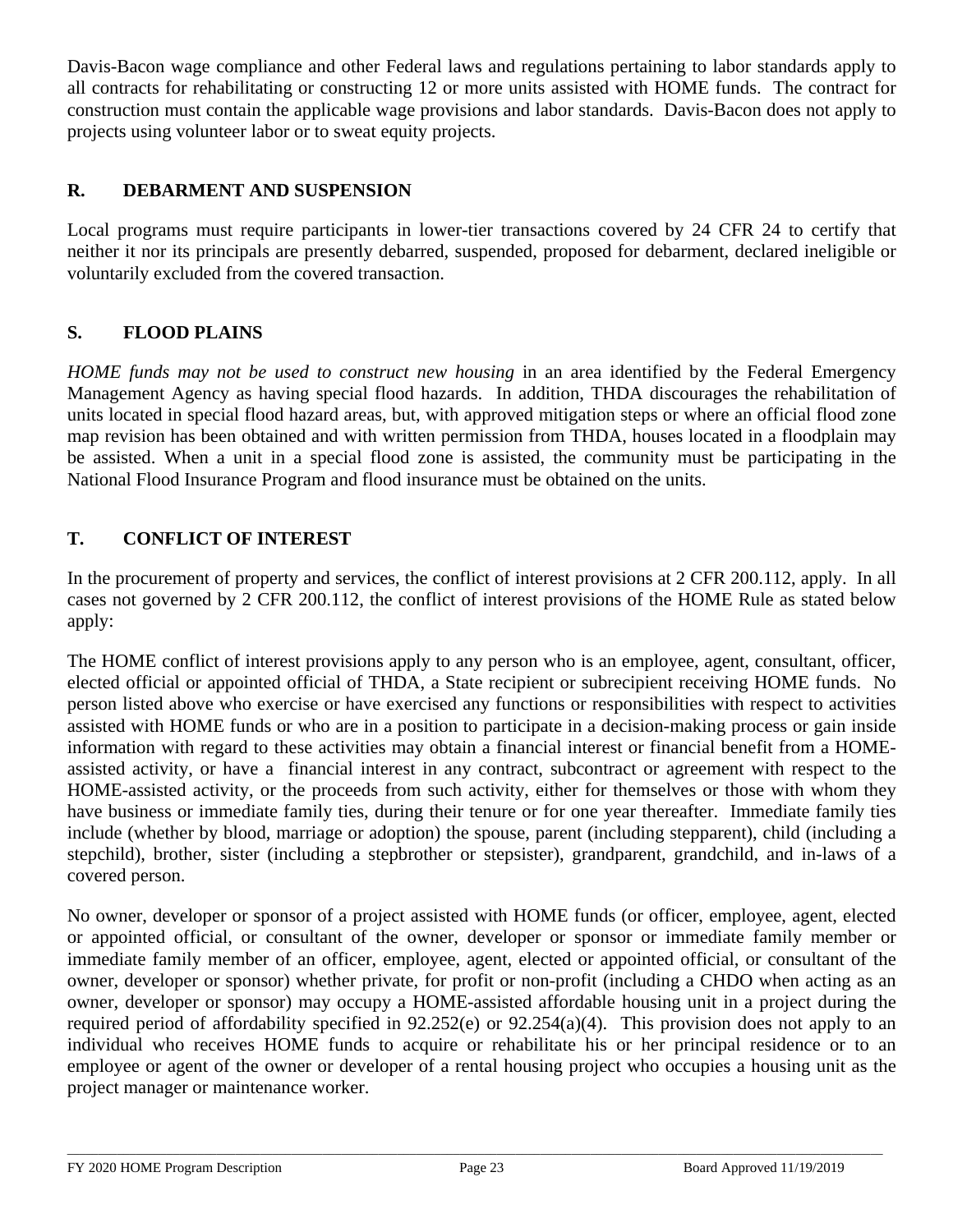Grant recipients should avoid conflicts of interest and the appearance of conflicts of interest in administering their HOME programs as THDA does not routinely consider requesting exceptions to the conflict of interest provisions from HUD. The existence of a conflict of interest or the appearance of a conflict of interest, as determined by THDA in its sole discretion, may be grounds for requiring repayment of HOME funding and limitations on future program participation.

# **U. PROCUREMENT**

It is important to keep the solicitation of bids for goods and services as well as professional services contracts open and competitive. Cities, counties and non-profit organizations must follow their procurement policies and meet all state and federal requirements. At a minimum, applicants must comply with 2 CFR 200.318 – 326 General Procurement Standards.

Prior to solicitation of bids, the Grantee should develop a comprehensive scope of work and perform an independent cost estimate. Grantees must use formal solicitation methods including advertisement and solicitation of sealed bids for all construction activity requiring a general contractor's services. Grantees should obtain a minimum of 3 to 5 bids using formal advertising or requests for proposals for the procurement of professional services such as grant administration, inspections, and work write-ups. There must be an established, well documented selection procedure and a written rationale for selecting the successful bid or proposal.

# **V. APPLICATION AND EVALUATION PROCEDURE**

THDA will evaluate each application to determine if the proposal meets threshold criteria. Threshold criteria includes: submission of a complete application; proposal of an eligible activity; proposal of a project that in the opinion of THDA is physically, financially and administratively feasible; and the proposal of a project that meets the requirements of 24 CFR Part 92, as amended.

All non-profit applicants must submit the following required documentation in accordance with the application instructions:

- A. Evidence that the applicant is organized and existing under the laws of Tennessee or, if organized and existing under the laws of another state, evidence that applicant is organized and existing in that state and authorized to do business in Tennessee.
- B. Documentation of an IRS designation under Section  $501(c)(3)$  or  $501(c)(4)$  of the federal tax code. A  $501(c)(3)$  non-profit organization may not submit an application until they have received their designation from the IRS. A  $501(c)(4)$  non-profit applicant must provide documentation satisfactory to THDA, in its sole discretion, that the non-profit has filed the necessary material with the IRS and received a response from the IRS demonstrating  $501(c)(4)$  status.
- C. Copy of Organizational Charter
- D. Copy of Organizational By-laws
- E. List of Board members including: names; home address; occupation; a description of their primary contribution; length of service; phone #; email address; and date the term of service expires.
- F. Business plan or strategic management plan that demonstrates the agency's short term and long term goals, objectives, and plans to achieve them.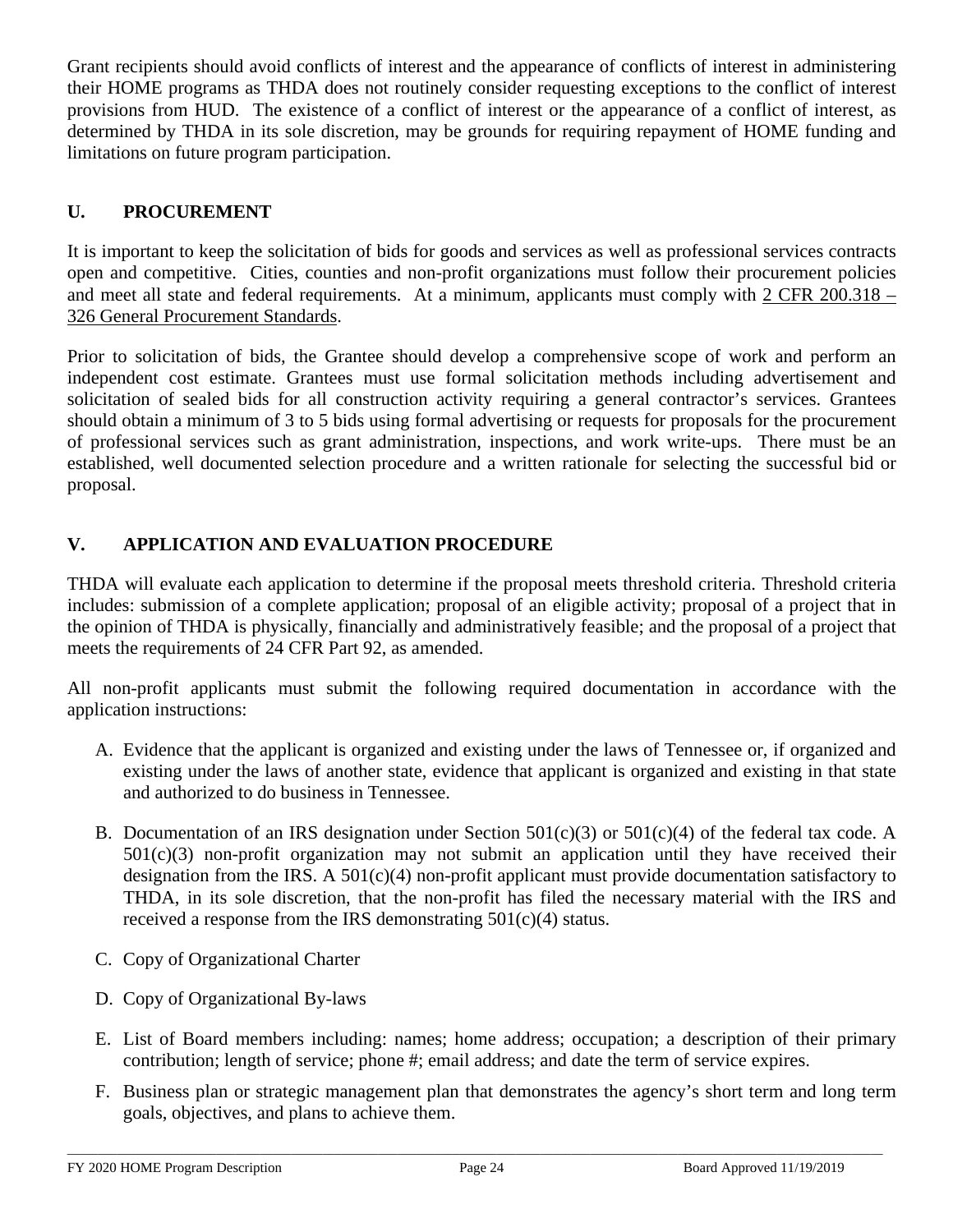- G. The most recent financial audit or audited financial statements of the organization.
- H. Applicant Board Member and Corporate Disclosure Forms *completed, signed by the organization's Executive Director and each Board Member and notarized.*
- I. Applicant/Board Member and Corporate Disclosure Form completed, *signed by the Chairman of the Board or Executive Director on behalf of the organization and notarized*.
- J. One page explanation of how the Board of Directors is involved in the operation of the agency, including how often the Board meets, how the Board monitors and provides oversight for the agency's programs.
- K. Resolution by the Board of Directors authorizing the submission of this application.
- L. List of staff members employed by the organization, including how many are full-time or part-time, their specific responsibilities related to housing programs, and how many years of experience each staff member has in housing development.
- M. Documentation of agency operating funds from other sources, including how much annually and from what sources.
- N. Explanation of any other programs operated by the organization, including the program(s) and its funding source(s).
- O. Explanation of the agency's experience in housing, particularly in providing housing to low and very low income households in Tennessee.

All documentation must be submitted to demonstrate that the organization meets threshold requirements and has the capacity to provide affordable housing for low income households, including the administration of the proposed project.

Applications meeting the threshold criteria will be scored and ranked in descending numerical order within the Urban matrix, the Rural matrix or the CHDO matrix, based on the criteria provided below. In the event of a tie score under the Urban or Rural matrix, THDA first will select the application with the highest Need score and then, if a tie still remains, the application with the highest Not Proportionally Served score. In the event of a tie score under the CHDO matrix, THDA first will select the application with the highest capacity score and then, if a tie still remains, the highest percentage of Match.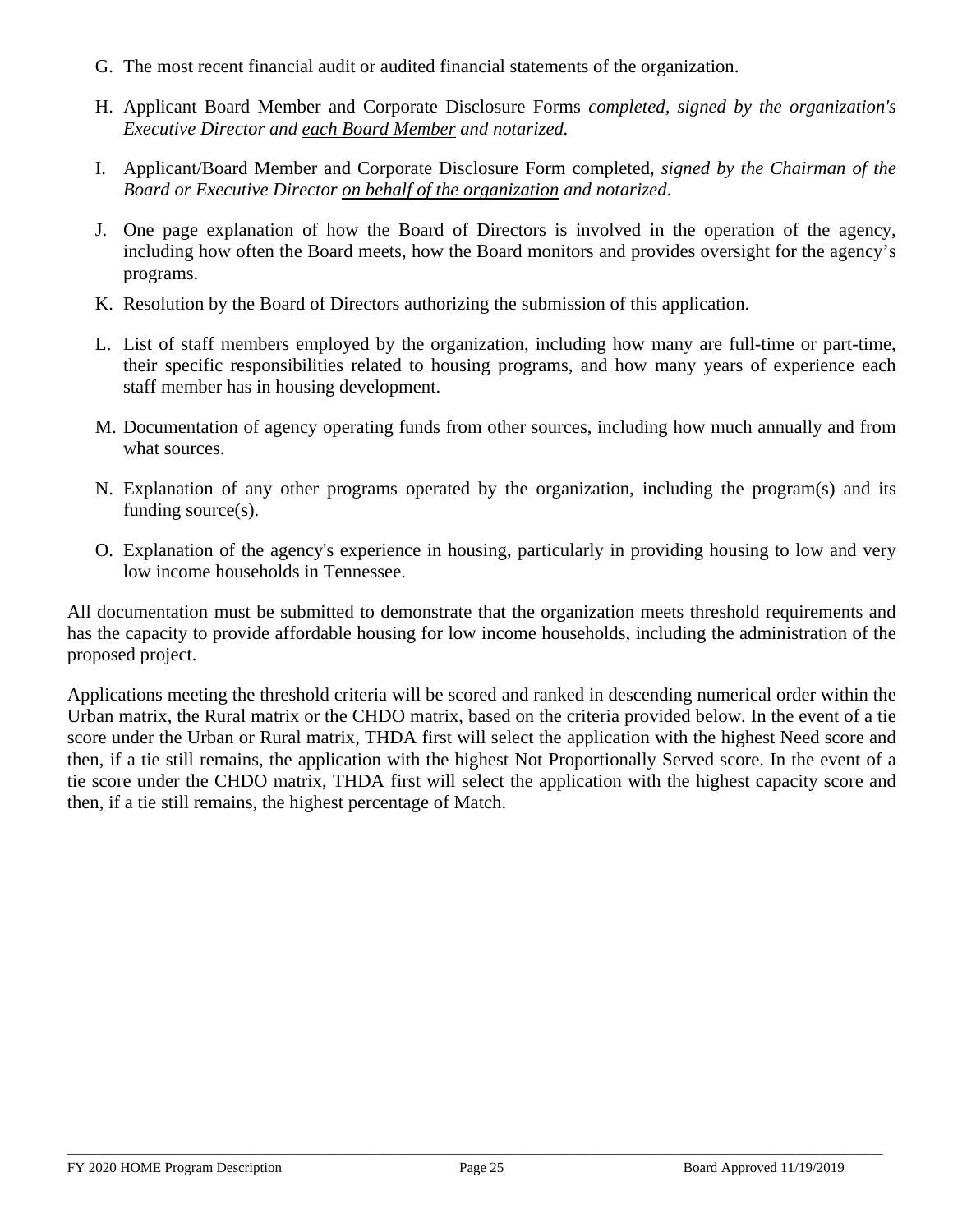### **URBAN AND RURAL MATRICES Up to 190 Points**

#### **1. PROGRAM DESIGN Up to 50 points**

The proposed program demonstrates exceptional planning, readiness and administrative capability. All necessary components to accomplish the project have been identified in the application.

- Program administrators with the following characteristics have been identified:
	- $\triangleright$  Has personnel who are knowledgeable in HOME grant administration;
	- $\triangleright$  Has relevant experience in the administration of housing grants; and/or has otherwise shown the capability to administer the project;
	- $\triangleright$  Has the ability to follow the timeframe of Attachment B: Implementation Plan of the Working Agreement;
	- $\triangleright$  Is able to draw down funds in a timely manner;
	- $\triangleright$  Has a lack of monitoring findings associated with past grants on which the administrator has worked;
	- $\triangleright$  Has not left HOME funds in excess of \$75,000 in a prior grant at closeout; and
	- $\triangleright$  Responds appropriately to client concerns or complaints, contractor's concerns or complaints, and information requests from THDA staff.
	- THDA will also consider the number and locations of current grants an administrator is administering and other factors THDA, in its sole discretion, deems relevant, in evaluating an application.
- Individuals/firms providing architectural, construction management and/or inspection services have been identified, appropriately procured, and are qualified to perform the services.
	- > THDA will consider the number and locations of current grants for which an individual/firm is providing inspection services in any given program year, and other factors, THDA, in its sole discretion, deems relevant in evaluating an application.
- If applicable, the lead inspector and/or risk assessors have been identified and are qualified to perform the services.
- If the applicant is a local jurisdiction, the local government is involved in the administration of the project.
- The program design should provide a timeline, prepared in accordance with THDA's application instructions, that clearly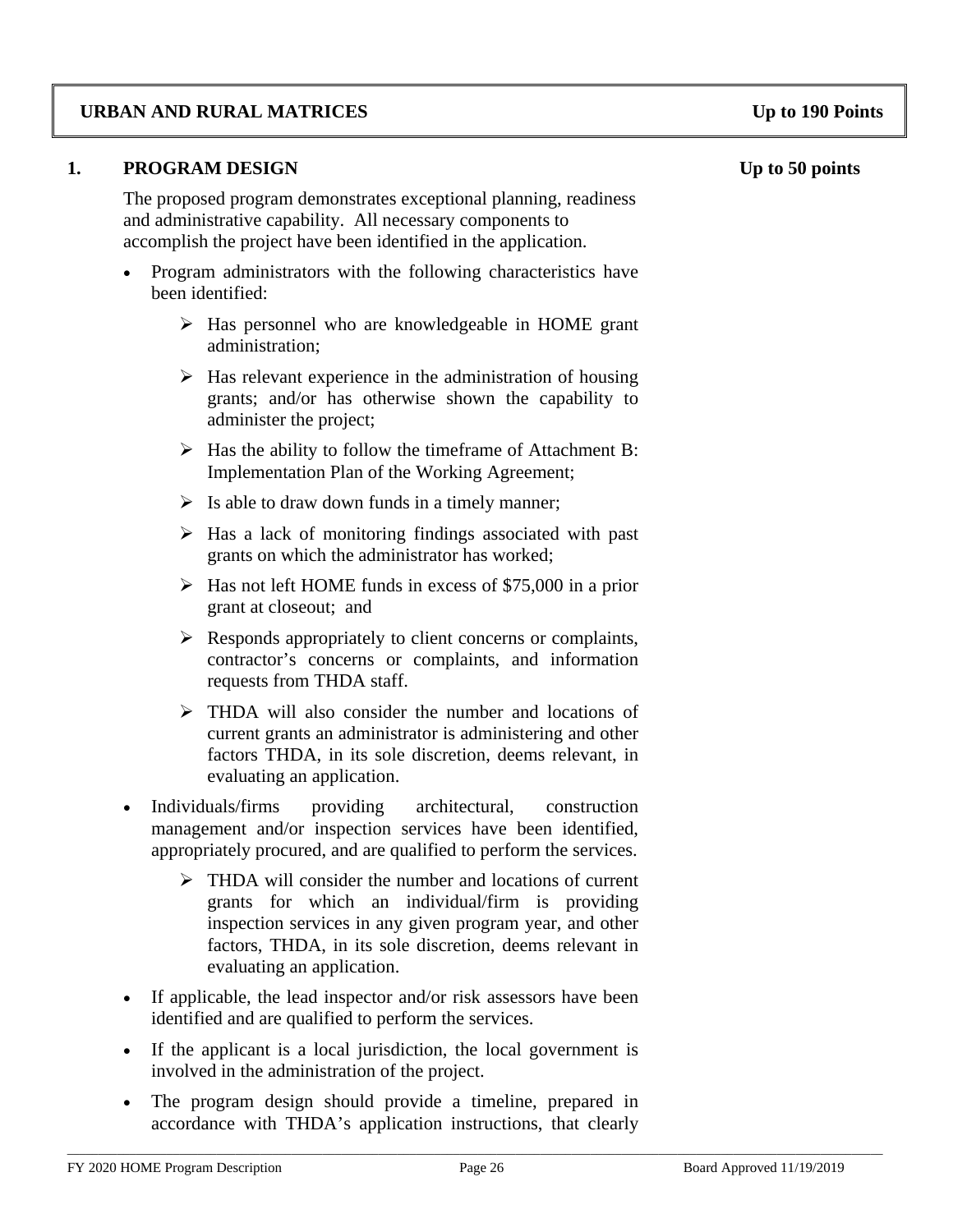provides for the completion of all units and the close out of the grant by June 30, 2020.

• Program designs for homeowner rehabilitation activities that setaside all or a portion of the available assistance to households with incomes at or below 50% of AMI will be prioritized.

THDA has calculated need factors using housing statistics for counties. Factors are based on percentages rather than absolute numbers. The need factors used are the percentage of owner households who are low income; the percentage of owner households with cost burden; the percentage of affordable owner units built before 1960; the percentage of food stamp recipient households in the county; percent of owner households greater than one and one-half times overcrowded; percent of county average homeowner delinquency rate; percent of county poverty rate for all households; and county unemployment rate. Scores to be used in the evaluations are shown in **2018 HOME Need Scores for Homeowner Projects** are posted online at <https://thda.org/business-partners/home>

For multi-county projects, the need score is calculated proportionately according to the number of units proposed for each county.

### **3. NOT PROPORTIONALLY SERVED Up to 40 points**

THDA shall award up to 40 points to applications submitted from areas where the amount of prior HOME funding is below the state average. The formula for awarding these points is based on the percentage of 2008 - 2017 HOME dollars awarded in each county. These calculations are shown in **HOME Program Not Proportionally Served** are posted online at [https://thda.org/business](https://thda.org/business-partners/home)[partners/home.](https://thda.org/business-partners/home) For multi-county projects, this score is calculated proportionately according to the number of units in each county.

### **4. DISASTER AREAS 10 points**

THDA shall award 10 points to applications for projects located in counties that have been declared a presidential disaster area under the Robert T. Stafford Disaster Relief and Emergency Assistance Act in the year prior to the application due date. **Disaster Counties** for the current disaster areas are posted online at <https://thda.org/business-partners/home>

# **5. MATCH Up to 20 points**

THDA shall award up to 20 points to applications that include a committed contribution of eligible match resources towards the project implementation. A commitment of eligible match contribution from an external source must be documented in the application from the source providing the contribution. To determine the points awarded, THDA will not round the percentage calculated.

The project's sources include an eligible HOME match contribution that is equal to or 20 points greater than 15% of the proposed HOME funds to be used for project costs

The project's sources include an eligible HOME match contribution that is equal to or 10 points

# \_\_\_\_\_\_\_\_\_\_\_\_\_\_\_\_\_\_\_\_\_\_\_\_\_\_\_\_\_\_\_\_\_\_\_\_\_\_\_\_\_\_\_\_\_\_\_\_\_\_\_\_\_\_\_\_\_\_\_\_\_\_\_\_\_\_\_\_\_\_\_\_\_\_\_\_\_\_\_\_\_\_\_\_\_\_\_\_\_\_\_\_\_\_\_\_\_\_\_\_\_\_\_\_\_\_\_\_\_\_\_\_\_\_\_\_\_\_\_\_\_\_\_\_\_\_\_\_\_\_\_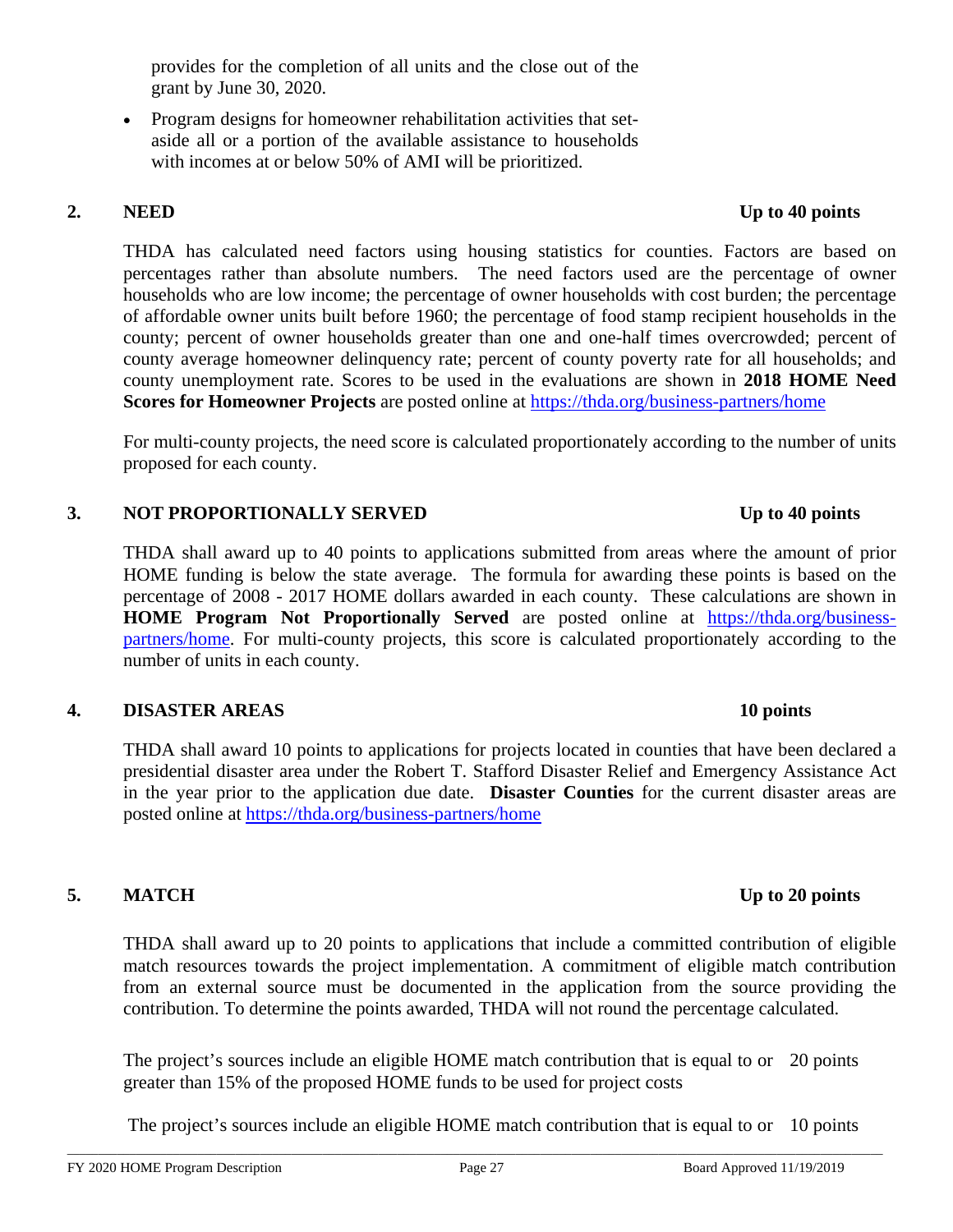greater than 5% and less than 15% of the proposed HOME funds to be used for project costs.

The project's sources include an eligible HOME match contribution that is equal to or 5 points greater than 1% and less than 5% of the proposed HOME funds to be used for project costs.

The project's sources include an eligible HOME match contribution that is less than 0 points 1% of the proposed HOME funds to be used for project costs.

### **6. LEVERAGE. Up to 10 points**

THDA shall award up to 10 points to applications that include the use of funds from other sources. THDA will award points in this category based on the dollar value of the funds from other sources as a percentage of the total funds in the project. Leveraged funds counted in one program year do not qualify again as leverage in subsequent years. In order to receive points, there must be written documentation of the leveraged funds in the application.

## **7. ENERGY CONSERVATION Up to 10 points**

THDA shall award up to 10 points to applications for rehabilitation that include an independent energy audit and, to the extent feasible, incorporate the recommendations of the audit report in the rehabilitation work write-up.

### **8. TENNESSEE GROWTH POLICY ACT 10 Points**

TCA Section 6-58-109(c) requires THDA to award 10 points on a 100 point scale or a comparable percentage on a different point scale to municipalities or counties with approved growth plans when the local communities apply for HOME funds. Applications from counties not subject to the Tennessee Growth Policy Act will also receive these points. **Growth Plan Approvals** when applicable are posted online at [https://thda.org/business-partners/home.](https://thda.org/business-partners/home) Applications submitted by nonprofit organizations are not eligible for receipt of these points.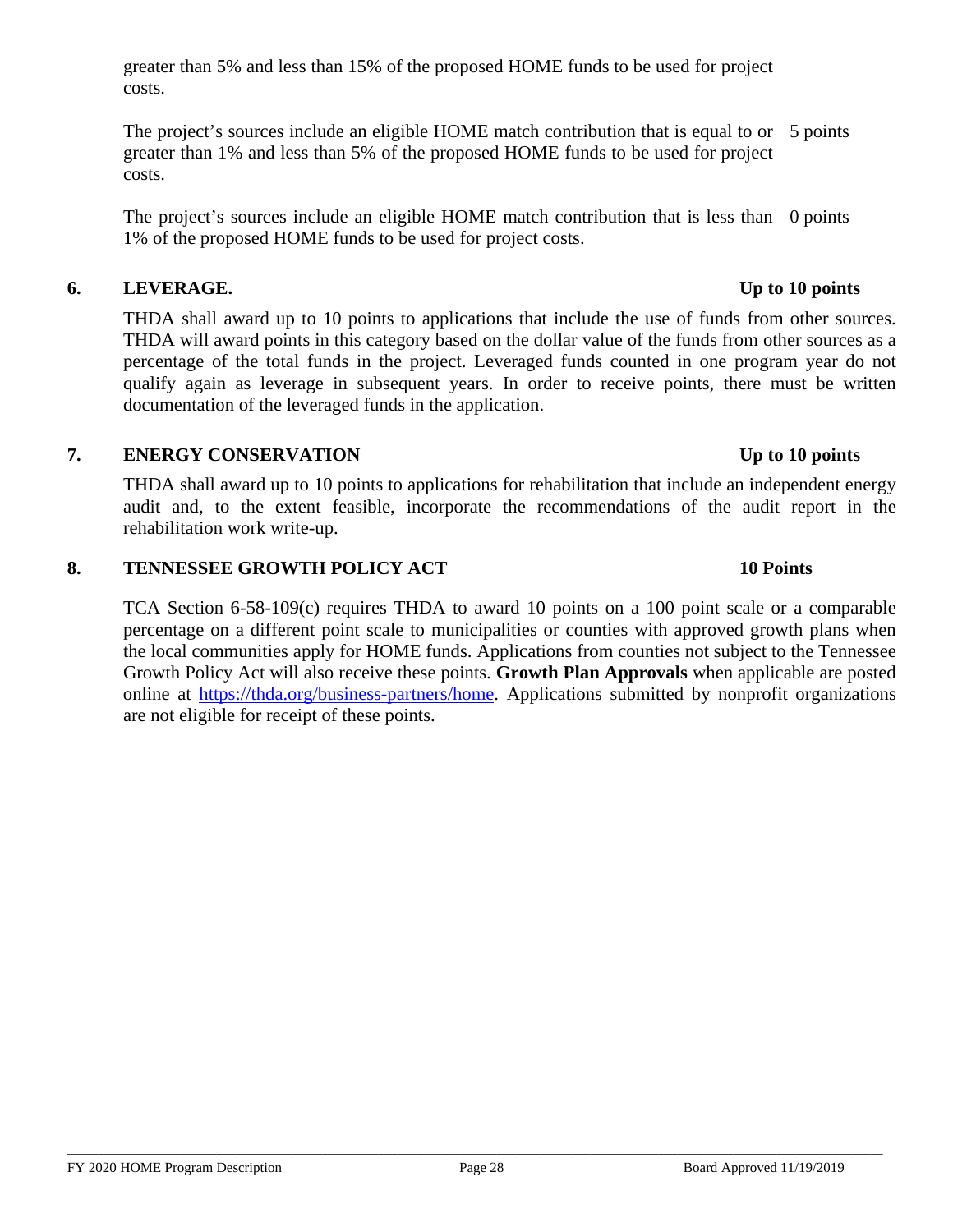#### FY 2020 HOME Program Description Page 29 Board Approved 11/19/2019

**1. CAPABILITY** Up to 60 points The proposed project demonstrates exceptional project planning and readiness. Up to 30 points • The program design is complete and all necessary components to

- accomplish the project are identified in the application. • Sites have been identified and CHDO has site control. NOTE: THDA will not be able to issue a Working Agreement unless there are specific
- CHDO has a pipeline of potential homebuyers ready to purchase or working toward readiness to purchase. NOTE: Commitment of CHDO funds must be to a specific address and homebuyer to meet HUD's definition of CHDO commitment by the 24-month deadline.
- CHDO has completed an examination of neighborhood market conditions demonstrating a need for the proposed housing and the anticipated housing types, as well at the target locations or neighborhoods for which the housing is intended.
- CHDO has secured other funding for the project. Commitment letters are included in the application.

The CHDO demonstrates sufficient capacity beyond threshold. Up to 30 points

addresses or a legal description for the property.

- The CHDO has produced successful affordable housing projects of similar size, scope and complexity.
- The CHDO has a demonstrated capacity to manage homeownership programs.
- The CHDO has paid staff with demonstrated housing development experience as documented by W-2 forms.
- The organization operating budget reflects multiple sources of funding.
- If previous experience under HOME:
	- $\triangleright$  Has the demonstrated ability to conform to the timeframe of Attachment B: Implementation Plan of the HOME Working Agreement;
	- $\triangleright$  Has demonstrated its ability to commit and draw down funds in a timely manner;
	- $\triangleright$  Has demonstrated the ability to complete a project within the contract term;
	- $\triangleright$  Has a lack of monitoring findings; and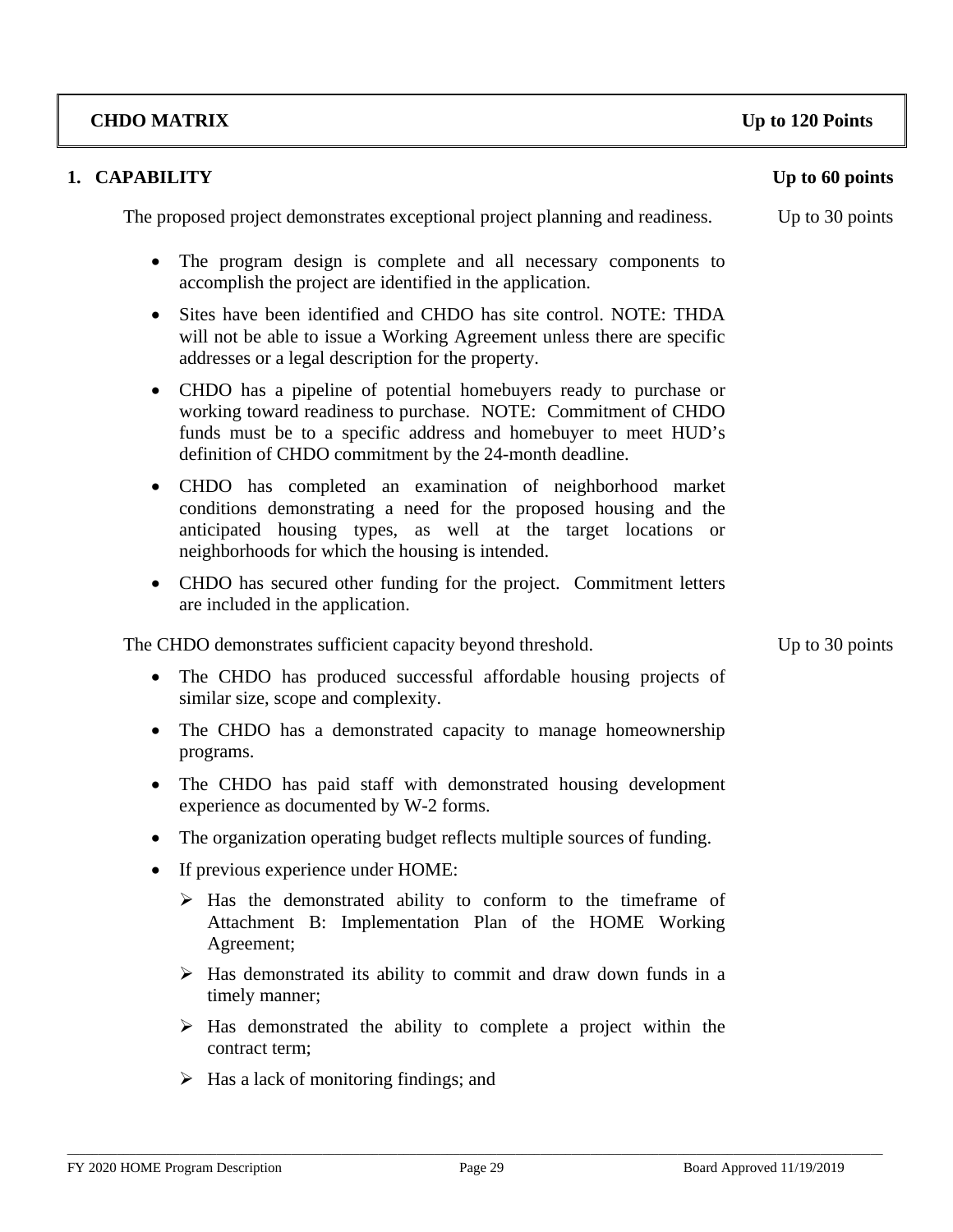| Appropriately responds to client concerns or complaints and to<br>➤<br>THDA staff.                                                                                                                                                                                                                                                                                                                                                    |                 |
|---------------------------------------------------------------------------------------------------------------------------------------------------------------------------------------------------------------------------------------------------------------------------------------------------------------------------------------------------------------------------------------------------------------------------------------|-----------------|
| 3. CHDO SERVICE AREA NOT IN A PJ                                                                                                                                                                                                                                                                                                                                                                                                      | 5 points        |
| THDA shall award up to 5 points to applications submitted from CHDO's<br>where the service area of the CHDO does not include an area designated as an<br>entitlement area/PJ by HUD.                                                                                                                                                                                                                                                  |                 |
| 4. DISASTER AREAS                                                                                                                                                                                                                                                                                                                                                                                                                     | 10 points       |
| THDA shall award 10 points to applications for projects located in counties that<br>have been declared a presidential disaster area under the Robert T. Stafford<br>Disaster Relief and Emergency Assistance Act in the calendar year prior to the<br>application due date. There are currently no presidentially declared disaster<br>areas in Tennessee.                                                                            |                 |
| 5. MATCH                                                                                                                                                                                                                                                                                                                                                                                                                              | Up to 15 points |
| THDA shall award up to 30 points to applications that include a committed<br>contribution of eligible match resources towards the project implementation. A<br>commitment of eligible match contribution from an external source must be<br>documented in the application from the source providing the contribution. To<br>determine the points awarded, THDA will not round the percentage calculated.                              |                 |
| The project's sources include an eligible HOME match contribution that is<br>equal to or greater than 15% of the proposed HOME funds to be used for<br>project costs;                                                                                                                                                                                                                                                                 | 15 points       |
| <b>OR</b>                                                                                                                                                                                                                                                                                                                                                                                                                             |                 |
| The project's sources include an eligible HOME match contribution that is<br>$\bullet$<br>equal to or greater than 5% and less than 15% of the proposed HOME funds<br>to be used for project costs;                                                                                                                                                                                                                                   | 10 points       |
| <b>OR</b>                                                                                                                                                                                                                                                                                                                                                                                                                             |                 |
| The project's sources include an eligible HOME match contribution that is<br>equal to or greater than 1% and less than 5% of the proposed HOME funds<br>to be used for project costs;                                                                                                                                                                                                                                                 | 5 points        |
| <b>OR</b>                                                                                                                                                                                                                                                                                                                                                                                                                             |                 |
| The project's sources include an eligible HOME match contribution that is<br>less than 1% of the proposed HOME funds to be used for project costs.                                                                                                                                                                                                                                                                                    | 0 points        |
| 6. LEVERAGE                                                                                                                                                                                                                                                                                                                                                                                                                           | Up to 10 points |
| THDA shall award up to 10 points to applications that include the use of funds<br>from other sources. THDA will award points in this category based on the<br>actual percentage of other funds in the project. Leveraged funds counted in one<br>program year do not qualify again as leverage in subsequent years. In order to<br>receive points, there must be written documentation for the leveraged funds in<br>the application. |                 |